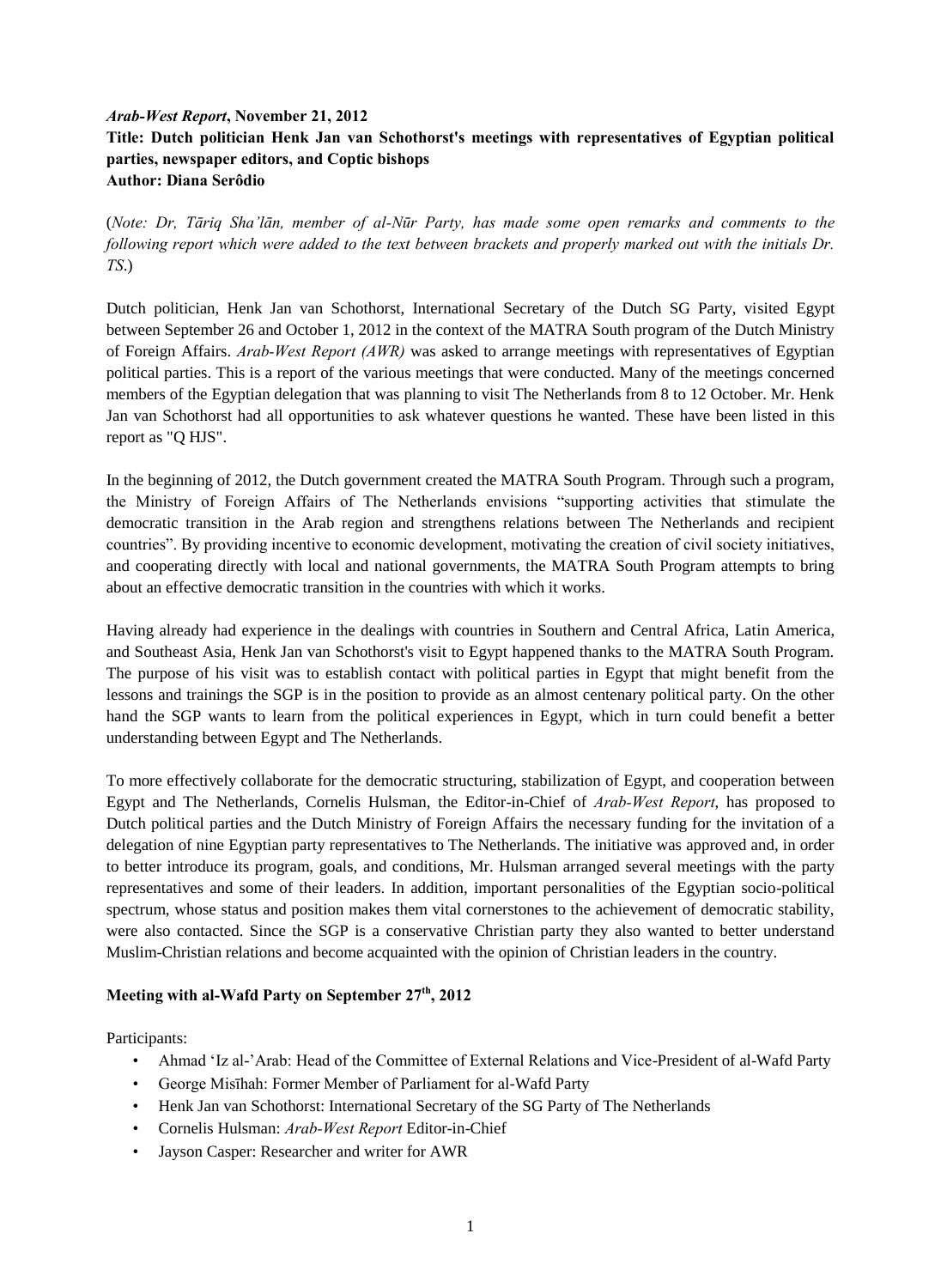#### Q HJS: Are you optimistic that the outcome of this Revolution will be a solid democracy?

Ahmad 'Iz al-'Arab replied quickly and with conviction: he is optimistic. His major concern is, nevertheless, the Islamists' intention of implementing Islamic values and "laws" in the state at the expense of democratic values and rights of minorities (such as the Christians, for example).

In 2005, the Muslim Brotherhood's electoral results were better than expected, and so Mubārak was startled by the news. When, after the Revolution, free elections finally took place, the Muslim Brotherhood (MB) tried to play an organizing role in society. In the opinion of Mr. al-'Arab, the MB, having been such a strong institution since its formation many decades ago, got impressive results in the January 2012 elections for having always been the strongest critic of the National Democratic Party of Mubarāk. Thus, it was seen as the logical alternative after the regime was toppled.

Salafīs (and Sufīs as well) were known for not believing in resistance and always encouraging Muslims to be passive and pray to God instead of organizing protests and mobilizations. However, following the Revolution, they formed al-Nūr Party (Dr. TS: Please "they" replace by Salafīs, as Sufīs are not members of our party). This party is funded by Salafī organizations in Egypt which, in their turn, are financed by Gulf Wahābī countries such as Saudi Arabia and Kuwait (Dr. TS: Please remove this section because it is not true, it bear no evidence, and we (al-Nūr Party) could easily sue and prosecute Mr. Ahmad 'Iz Al-'Arab for this false accusation it is will be published under his name).. Their results in the elections were remarkable, and in addition to those of the Freedom and Justice Party (FJP), gave way to an Islamist majority that smashed the liberal opposition.

The Islamist popularity, however, has been decreasing, as can be noted by the election results: In January, 2012, the FJP obtained 13 million votes for Parliament. Only two months later, the votes for the FJP decreased to 7.5 million. In the presidential elections in June 2012, the number of votes for the Freedom and Justice candidate, Muhammad Mursī, went further down to around only 5.5 million.

Ahmad 'Iz al-'Arab also mentioned the existence of enemies of the Revolution that are attempting to tear Egyptian society apart from within: the Saudi Salafīs, Qatar and other Gulf Monarchies, and the Fulūl or remnants (name given to members of the old regime). However, he firmly believes all of these will fail in the end.

#### Q HJS: How can the friction between Christians and Muslims in Egypt be resolved?

For the Vice-President of al-Wafd Party, Egyptian society, despite the undeniable factions it contains, is very different from Sudan, for example. Sudan is a large country, with many different religions and ethnic groups, and the only way to deal with such differences was to establish a democracy. However, in order to avoid that, it was instead decided that the country should be split in two, each half having a majority that can more easily rule over the others. Such an outcome could never take place in Egypt because Christians are not located in a specific area – they're mixed among Muslims.

Concerning Copts in Egypt, Mr. al-'Arab believes there should be more cooperation between these and the Muslims, and that confrontation should be avoided as much as possible. Copts are well aware of the changes in the Egyptian society, however, and it is his opinion that they will not give in to oppressors, and because they still constitute an important minority, they will be integrated in the system eventually. The existence of a Coptic minority is, therefore, not a real problem in Egyptian society.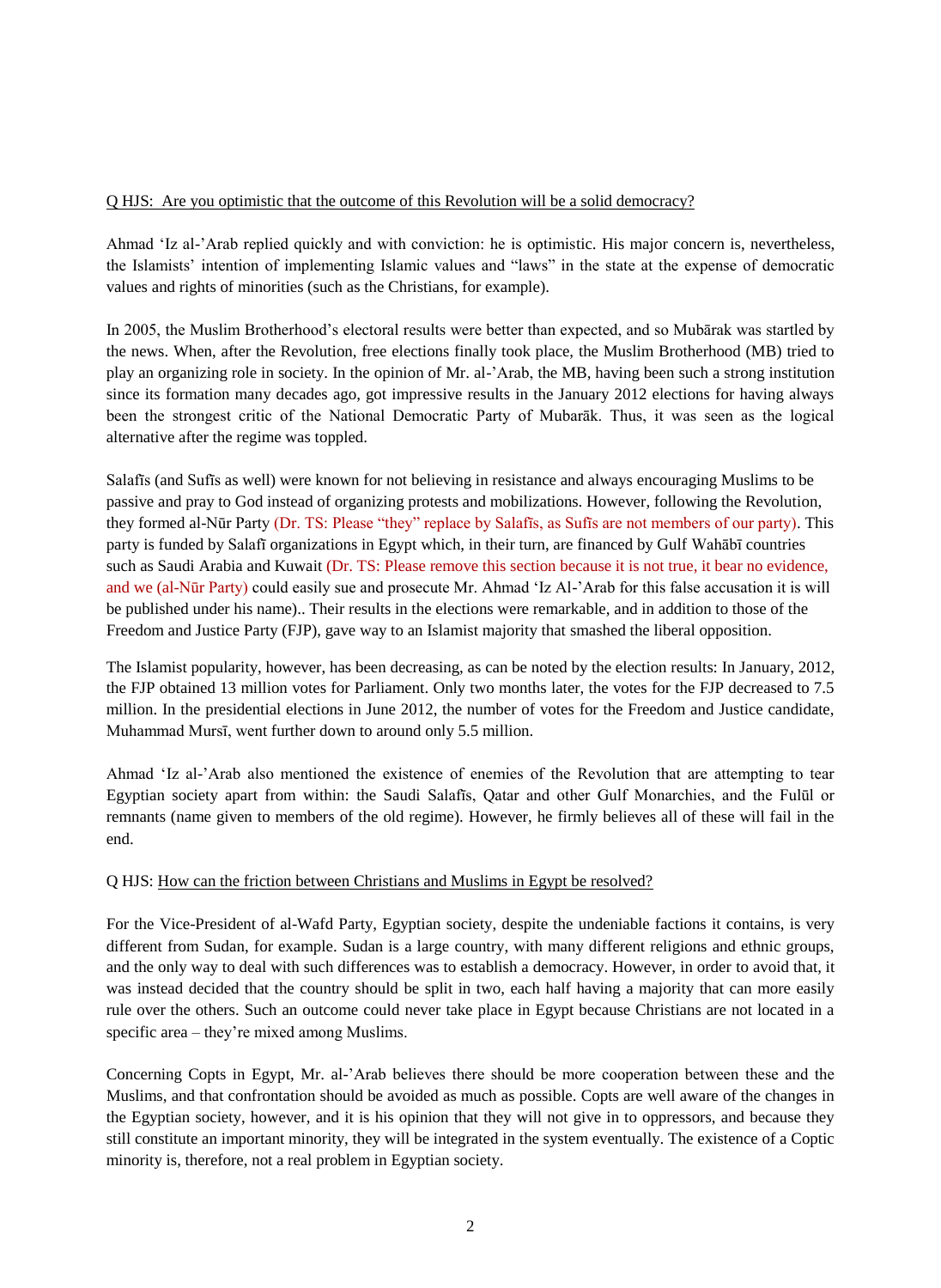Cornelis Hulsman agreed to the need for cooperation and integration, but stated that reports such as the report "Tell My Mother I Miss Her," presented last summer by Christian Solidarity International to the United States' Congress do not help. This report accuses Muslims of kidnapping Christian girls in order to force them to convert to Islam. Reports like these create fear of Islamists, something with which President Mubarāk has also been playing.

Mr. al-'Arab's response to the veracity of such a report was short: it is not true. There might have been some very rare cases of forced conversions, but this is most certainly not systematic as the report claims. It is thus an overall erroneous report. Christian girls might seldom be persuaded to marry a Muslim, but if this is done with the girl's consent, it cannot be considered unlawful behavior.

#### Q HJS: What is the consistency of al-Wafd Party?

Al-Wafd Party gained only about 10% of the total Egyptian votes in the past parliamentary election, which was a big disappointment as they were expecting at least 20 or 25%. However, they believed they had members belonging to the Muslim Brotherhood who had infiltrated their party and are now making an effort to "clean up" the party and solidify its structures in order to avoid such a situation in the future.

Most of al-Wafd Party's voters are among the older generations who are usually also fond of 'Amr Mūsá, the former Secretary-General of the Arab League.

Al-Wafd Party is interested in a weaker military. Mr. Al-'Arab believes that the more powerful the military, the stronger the MB will be as well.

Mr. Henk Jan van Schothorst commented on the elections' result, saying that, to the Dutch, it was surprising how many votes the Islamists got. For him, as for other Dutch politicians, it was a surprise how more moderate and more balanced parties such as al-Wafd did not get more votes.

The explanation to this, according to Mr. Ahmad 'Iz Al-'Arab, was the lack of time parties (other than the already well-established Freedom and Justice Party) had to organize themselves. The Muslim Brotherhood now holds significant power. According to al-Wafd's Vice-President, they have attempted to have Egyptians swear loyalty and obedience to the Muslim Brotherhood–in what he called a fascist fashion. However, the people complained and, thus, this was not carried out. For him this is a proof that, even if at the moment there is turmoil and Egypt's situation is still very fluid (meaning it can still take many different directions), eventually the Revolution will succeed.

Q Mr. al-'Arab: There is a big debate among and within European countries over the Euro (as Dutch elections took place on September  $12<sup>th</sup>$ ), and it was noted a rise of both hard-line liberals and socialists. Christian Democrats in Holland, for example, as a center party, had significantly less popularity nowadays. Why? (Question directed to Mr. van Schothorst)

There is a rise of both the right and left wings of roughly every country in Europe. In Holland, both fought to have one of their members as the Prime Minister, and the right ended up prevailing, playing on austerities, jobs and anti-European sentiments.

As Northern European countries are paying more and more for the debts of countries such as Spain, Portugal, Ireland, and Greece, they have become concerned about their own future as well as the European Union's.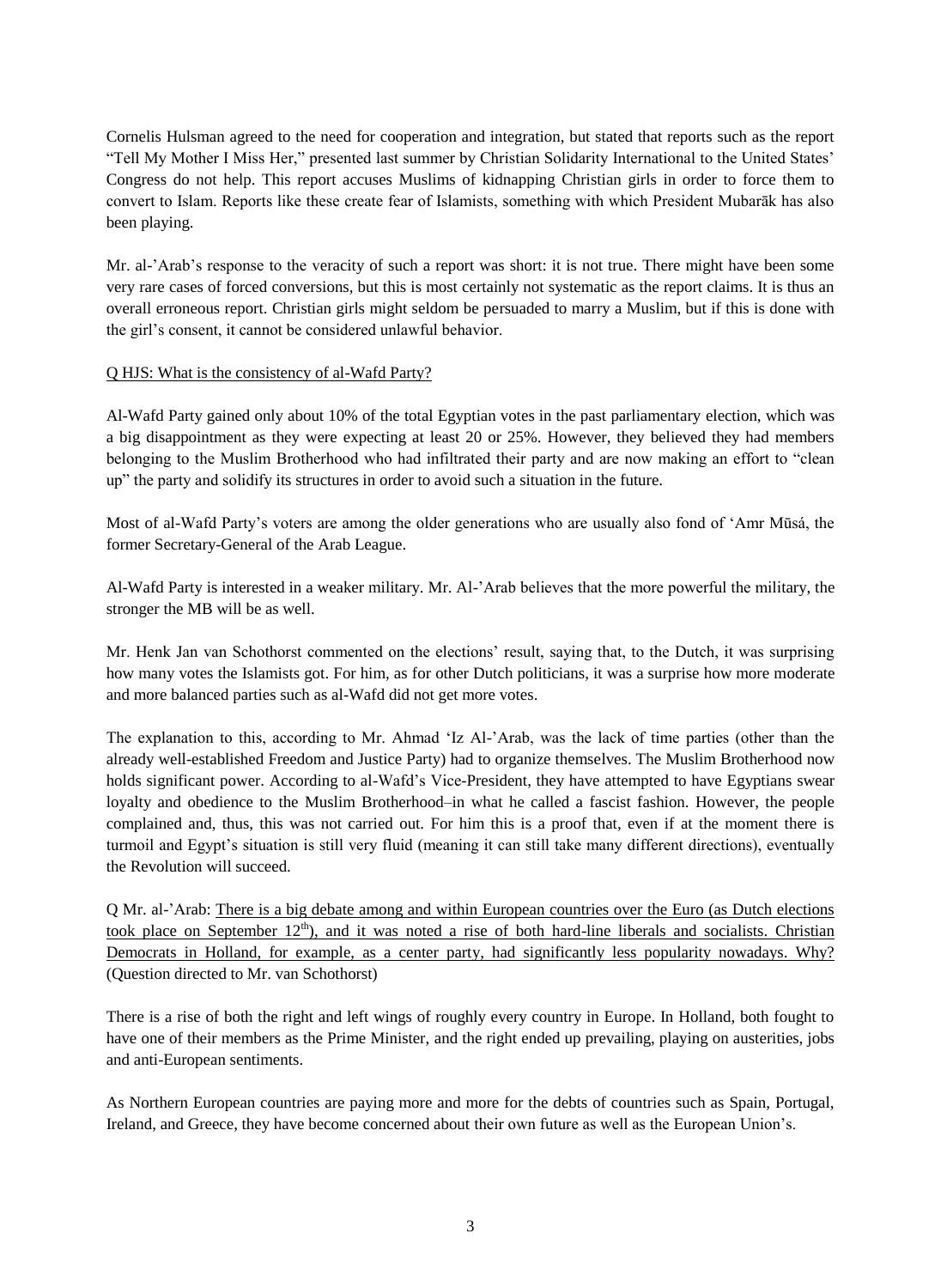Concerning his own party, Mr. van Schothorst pointed out that, despite being more conservative and religionoriented than other parties in Holland, the SGP has changed its perspectives overtime, allowing for an evolution in the way the women's role is played, for example. Most importantly, even if it defends very strongly Christian values, first and foremost it abides by the essential freedoms such as the freedom of association, expression, and religion.

Although the International Secretary of the SGP believes his party would be able to help conciliate some of the Egyptian parties' political and religious agendas, Mr. van Schothorst showed some concern for such parties' respect for the basic freedoms mentioned.

Following up this statement, George Misīhah expressed some concern for Egyptian society due to the FJP's lack of practical solutions to the most urgent problems affecting Egyptians, focusing instead almost solely on religion (CH: This was prejudiced and an opinion that was not maintained after George Misīhah's participation in the multi-party delegation to The Netherlands, October 8-12) and, thus, taking attention away from the issues that truly matter. The Muslim *sharī'ah's* clause in the Constitution, defended by the Freedom and Justice and al-Nūr Parties, is a crucial obstacle to a serious democracy and the rule of law due to the thousands of interpretations that can be made of the sharī'ah (Dr. TS: You may need to revise this statement with George, specially that he himself is presently a member of the Constitution drafting committee).

Nonetheless, Dr. Misīhah also affirmed being optimistic about his country's future. He believes the people are increasingly able to discern for themselves: what is essential, what is right, and what is wrong.

#### Q HJS: How can the SG Party concretely help al-Wafd Party?

For a start, in Mr. van Schothorst's perspective, there should be an exchange of impressions and historical experiences in order to identify common characteristics that could be essential to a better coordination between both parties. One of the common traits is surely the age of these parties, both being almost 100 years old.

The SGP could possibly provide some practical assistance, such as training on manifesto writing, effective institutionalization, and valuable political campaigning (best communication and interaction with the electorate; avoidance of promises that cannot be attained, etc.).

Mr. Ahmad 'Iz Al-'Arab appreciated this idea and suggested training sessions were arranged for the improvement of the internal structure of his party. He observed, however, that some changes were already being made to the party's political design, such as the implementation of a bottom-up decision-making system as opposed to centralized power, as the latter system, among other consequences, had made the party easier to infiltrate. Al-Wafd Party has elections for a sixty member general assembly, then, out of those, eleven officers are chosen and, finally, five vice-chairmen are elected.

Mr. Henk Jan van Schothorst said that given the possibility of organizing another delegation in December of this year, it is important to define what is to be done beforehand. The earlier party building starts taking place, the better.

Q CH: There is an increasing fear in Coptic communities outside Egypt for developments in Egypt. That in turn negatively affects the outlook of Western political parties towards Egypt. What is to be done about this?

Mr. Al-'Arab agrees that, indeed, the image of an oppressive Egypt towards Copts is prejudicial to the country, but he does not believe this will lead to the separation of the country. Mr. Hulsman insisted, however, that Copts inside Egypt are becoming increasingly isolated, especially local communities, and that such a tendency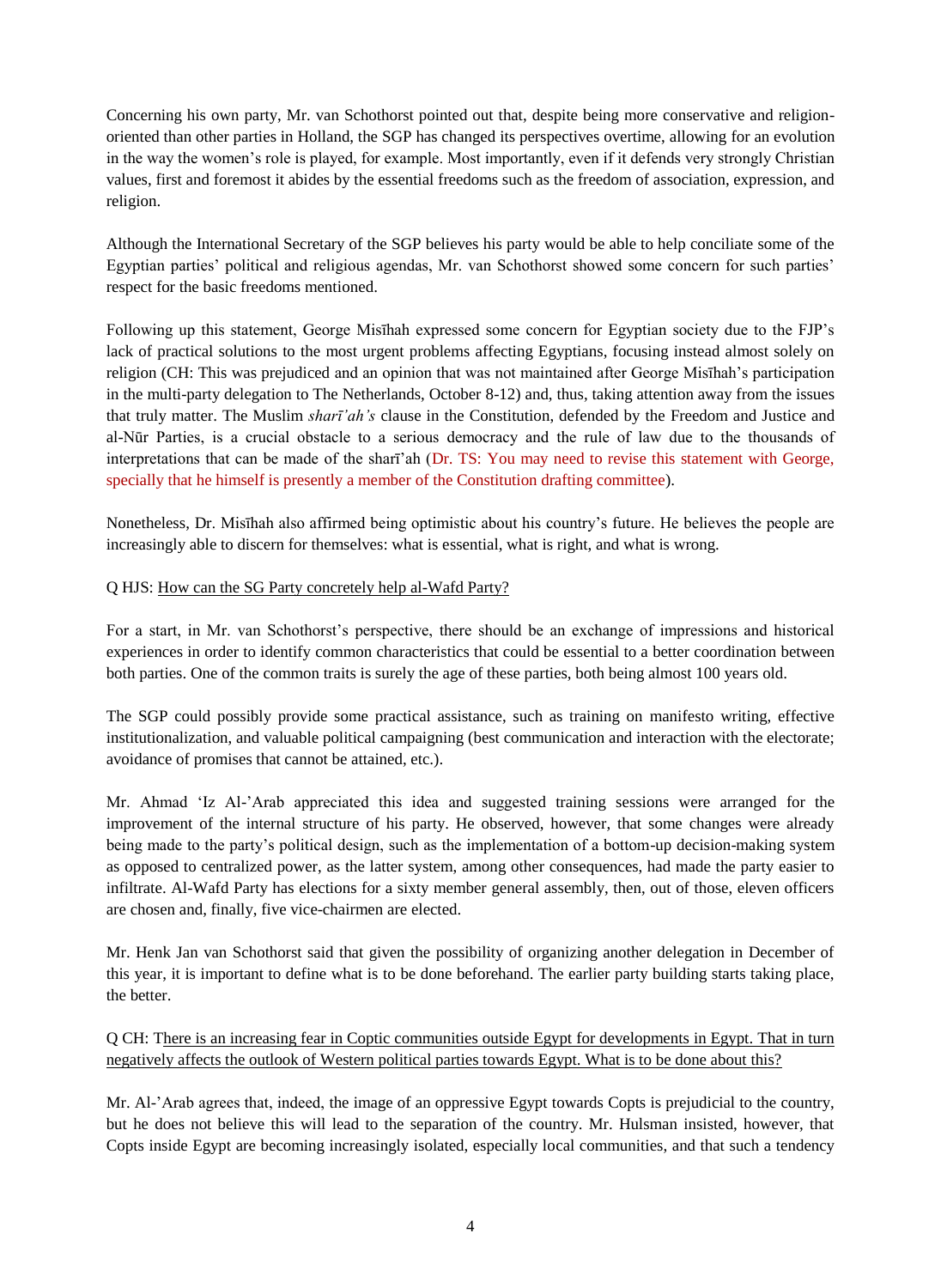will most certainly have bad consequences for the country's socio-political landscape and image of Egypt in the West.

The VP of al-Wafd Party confessed to being skeptical that what is happening to a few Christian girls will affect the whole Coptic society or Egypt as a whole. Most Copts (inside and outside of Egypt) are well aware that what is being said is not true and so this tendency will not be going on forever. "What is happening here," he said, "is that there are people trying to plant the seeds of internal segregation. President Mursī said Egypt will always be a civil, democratic, and plural society because he knows he could not possibly Muslim Brotherize the whole society." And so in the end, he repeated, democracy in Egypt will prevail.

Hulsman responded that he agrees with Mr. Al-'Arab that much of what is said is not true and he too supports President Mursī's statement on Egypt remaining pluralistic, democratic and civil but he also believes that Mr. Al-'Arab and many other Egyptians underestimate the negative impact of distorted reporting about Egypt. Mr. Al-'Arab had to leave for another meeting and agreed to continue this discussion later.

## **2 nd Part of the Interview – without Mr. Ahmad 'Iz Al-'Arab**

Mr. Henk Jan van Schothorst raised the issue of the compatibility of religion and democracy; the dangers of such an intertwined relation between the two at the moment in Egypt.

Having been a representative of his party within The Netherlands Institute for Multiparty Democracy–NIMD (an institute that describes itself as "a democracy assistance organization of political parties in The Netherlands for political parties in young democracies") for over four years, Mr. Henk van Schothorst can be considered a professional instructor of party institutionalization.

Speaking extensively about his party, the Staatkundig Gereformeerde Partij (the Reformed Political Party), Mr. van Schothorst explained that the SGP is an orthodox Protestant Calvinist political party in The Netherlands that represents a select group of individuals, independent of coalitions that would compromise the Christian values that define this particular political party. Thus, for being more conservative than the Christian Democratic Party (CDA) and less willing to give up their core values for more votes, they usually occupy only around 3% of the 150 parliamentary seats. During the elections two years ago the SGP was already close to three seats. The elections of September 12 resulted in many more votes for the third seat. Because of a horizontal list-connection with the Christian Union, they got our extra votes and thanks to that got their extra seat. However, as The Netherlands' voting system of proportional representation makes it almost impossible for a single party to gain the majority of votes, it requires parties to form coalitions. It is in such cases—when the bigger parties are in need of more seats to get their majority, that parties such as the SGP gain significant importance and are able to achieve their demands.

As religion plays an essential role in the SGP, the "attacks" from outside secularists makes its members more united, even if there is some dissent between them on certain points. Still, they respect different religious beliefs and are always willing to engage in dialogue.

Thus, as Mr. van Schothorst pointed out, religion is absolutely compatible with democracy, so long as the basic liberties and freedoms are respected and given priority over the religious preferences of any particular group of people.

In contrast to the situation in The Netherlands, according to George Misīhah, religion in Egypt has been wrongfully conveyed.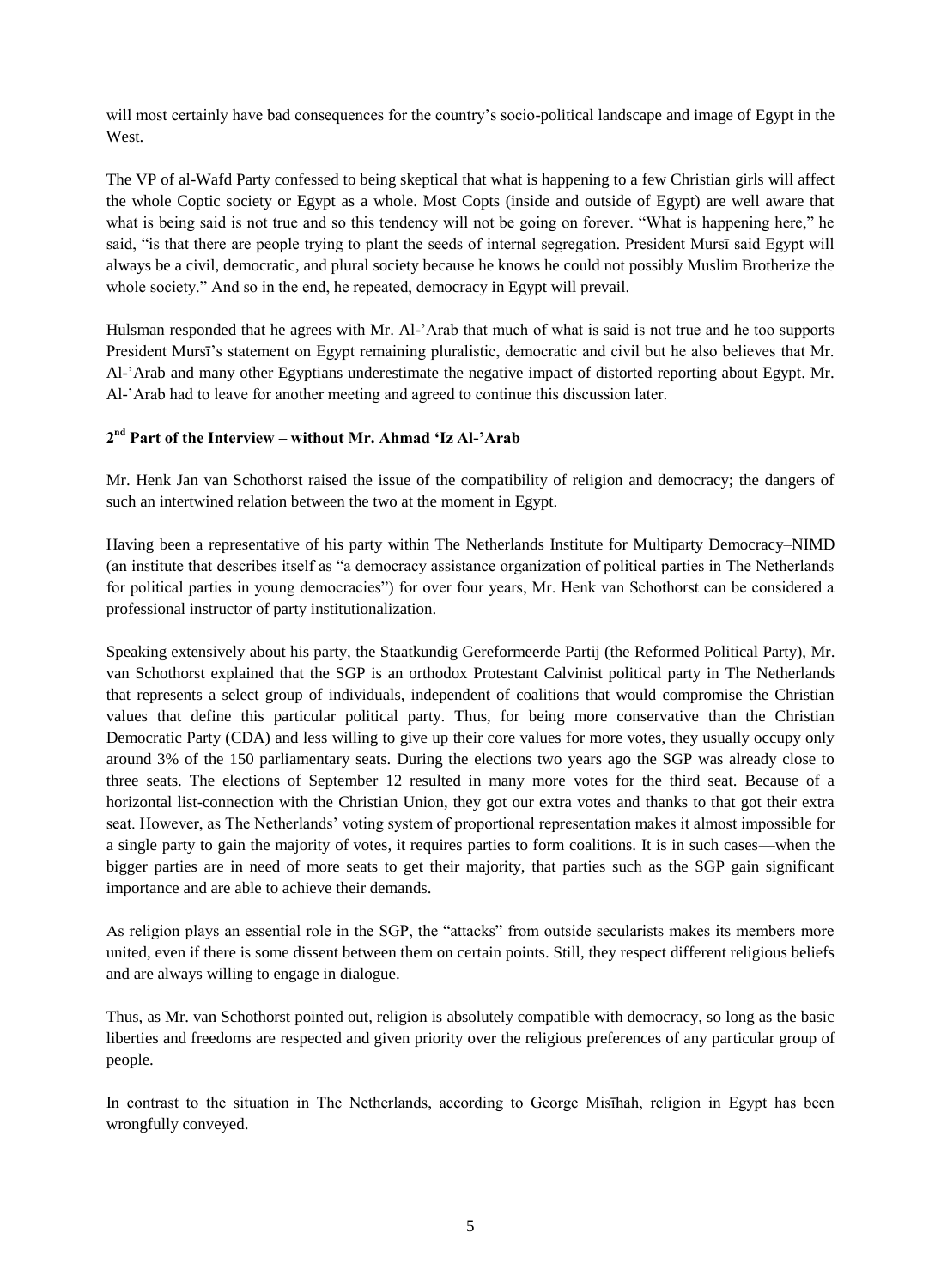As poverty and economic performance are generally accepted as the biggest problems the Egyptian society faces, the Islamist parties (more specifically, the Freedom and Justice and al-Nūr parties), have not presented practical solutions to address such issues. Instead, they have been focusing on religious premises and details (such as discussing the legality of women going out to the streets without wearing a *hijāb,* for example), and have been confronting other religions and ethnicities, which, as a result, have become increasingly isolated from the rest of the society.

Despite this, Dr. Misīhah believes that the Muslim Brotherhood might still be able to deviate from this tendency to religious extremism if some of its very well-educated members (civil engineers, doctors, etc) who have presented good and focused ideas are able to increase their influence within the party.

## Q HJS: What are the advantages that the Islamist parties – and most especially the Freedom and Justice Party – have over the liberal parties?

The advantage of the FJP, in Dr. George Misīhah's view, is that, throughout the years and even under the oppressive regime of Mubārak, the Muslim Brotherhood was able to maintain close and direct relations to the poor, providing people good quality services when and where the state was not present.

Al-Wafd and other liberal parties aspire to have such a connection, but they lack the funds and the historical links to be able to have such closeness with the people, at least in the near future. It is thus essential, as stressed by Dr. Misīhah, to get more involved with regular people and consult them more instead of keeping the decision-making process indoors where discussions take place between the party members who belong almost exclusively to a very selective elite. What is it that people want? What do they consider would be good or bad for them? What would they like the Constitution to grant them? These are all important questions that should be asked to voters.

Socialist parties are already moving quickly to address the people, but liberal parties, and among them al-Wafd party, are still primarily represented in the big cities, such as Cairo and Alexandria, therefore not being known to around 70% of the voters. Hamadīn Sabāhī, the Socialist candidate in the presidential elections, obtained 4,800,000 votes in the first round of the Presidential elections which made him obtain a secure  $3<sup>rd</sup>$  position out of the 13 candidates that were running. This is a concern to the liberals because what we are looking at is to a rise of the two extremes of the Egyptian socio-political *spectrum*: the Islamists and the Socialists. In order to change this tendency, al-Wafd Party needs to look for a charismatic leader, to have a well-defined political vision and program, and to avoid attacking other parties, focusing instead on presenting itself as a serious and viable alternative.

## QHJS: How can we define the very identity of al-Wafd Party? What are the party's potentialities and fragilities?

Dr. George Misīhah first joined this party in 2005, quitting in 2007 due to his discontentment with all parties in general. Following the Revolution in 2011, the "Egyptian Bloc" – a group of new parties that intended to unite– was formed, but those in it constantly and severely attacked each other and, as a consequence, Dr. Misīhah retreated from the political stage.

Now he is again part of al-Wafd Party, but he believes that its restructuring is essential for it to be more efficient and credible, for it already has the necessary tools to be successful. Its first priority should now be the creation of a clear vision—the establishment of attainable objectives integrated in a feasible and well-organized plan.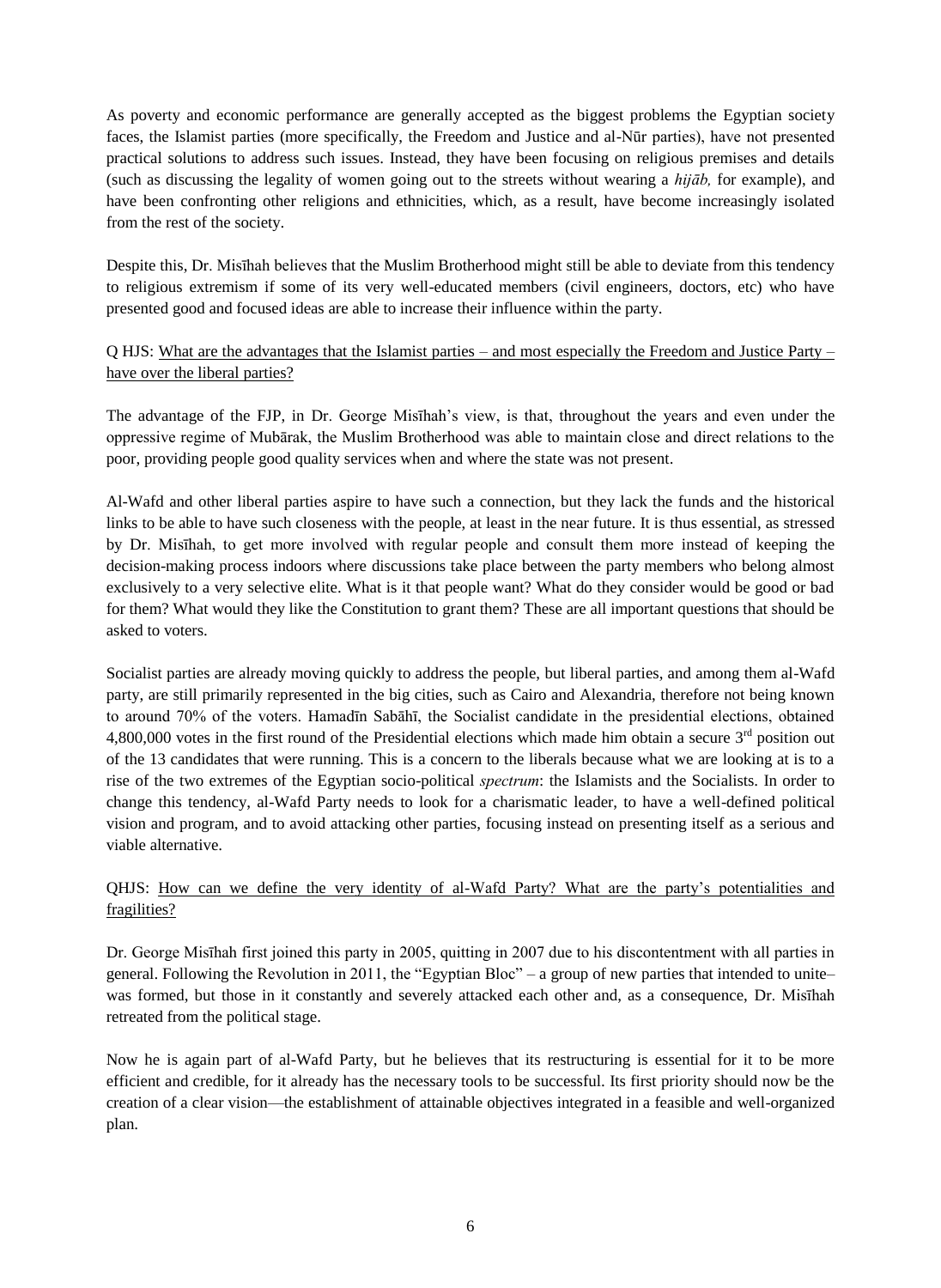Al-Wafd Party has branches all over Egypt; however, these are not too well organized, which is related to a centralized funding structure. Communication channels have been created for better and closer relations with the more peripheral party offices, but there is still the need for increased decentralization that allows for each office to more effectively raise funds locally.

In the last parliamentary elections, al-Wafd Party obtained only 52 seats. Who voted for the party? Mostly people living in the cities. The Delta region and southern Egypt are known to be regions where Islamists have great influence.

How good was the media's coverage for al-Wafd Party? The party was extensively promoted in the media, but the poorest layers of the society have only the mosques to provide them with information since TV and newspapers are, for the most part, out of their reach. Consequently, the Freedom and Justice and Al-Nūr parties obtained much better results among the lower social classes.

# Q: Why was George Misīhah one of the ten Members of Parliament appointed by the Supreme Council of the Armed Forces (SCAF)?

Dr. Misīhah started by running in the elections as the number two of the "Egyptian Democrats" party list. Since, according to the law, the Parliament needs to have at least 50% of members who are farmers or workers, Dr. Misīhah was not the one from his list taking the place in the Parliament for the Delta region, despite having collected 80,000 votes as an independent. Nonetheless, given the SCAF's willingness to compensate for the lack of Christian representatives present in the Parliament, they chose to attribute five of the ten seats they were legally entitled to fulfill, to Christians. Among these five was George Misīhah.

Besides being Christian, Dr. Misīhah was known by SCAF members to have a balanced political approach. Indeed, he had been present in various meetings held between young revolutionaries and the SCAF during the weeks following the Revolution, and was seen as a good example for 1) being a Coptic Christian able to discuss in a civilized manner and effectively deal with different ideas and points of view; and 2) for being neither hateful against the old regime, nor an extremist.

When appointed by the SCAF, Dr. Misīhah was still be part of the "Egyptian Democrats" party, which was formed a mere two months before the parliamentary elections. The lack of time to prepare for the elections after the Revolution, however, was a big obstacle for all parties except for the FJP, which was already very well prepared. With low funding and the need for big compromises to unite the parties (which destroyed the ideals which led to their foundation in the first place), the youngest parties were easily scattered. Consequently, after being appointed, lacking a solid political party to stand by him, George chose to reunite with al-Wafd Party.

#### Q HJS: How is Wafd party organized?

## 1) Funding:

There is no funding from the government to political parties. Al-Wafd Party is not as rich as the MB–far from it, but it is richer than other liberal parties. There are many businessmen loyal to the party who provide funding willingly and who, at least so far, have made no attempts to interfere unlawfully in the party, nor tried to change its identity.

## 2) Recruitment:

Membership is acquired either by reference or by participation in the open discussions and conferences organized by the party. Nonetheless, Dr. Misīhah still believes the human resource management in al-Wafd is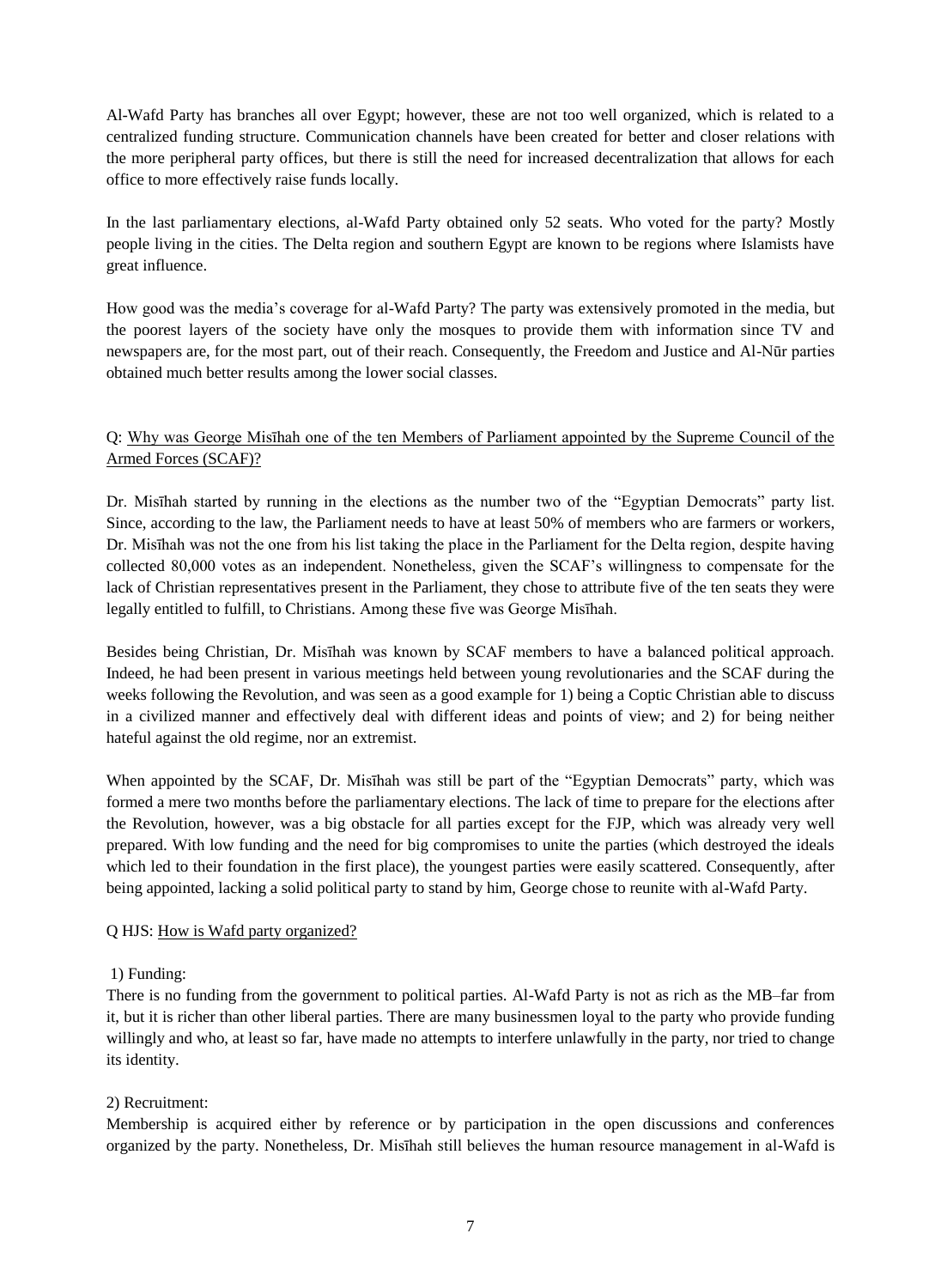insufficient and, thus, welcomes Mr. Henk Jan van Schothorst's assistance and training in order to improve the Party's capabilities on this particular matter.

Some of the training that would be greatly appreciated: 1) How to organize a leadership "competition"; 2) Determining which rules to fix to avoid infiltrations from other parties; 3) How to define and maintain the party's identity and have it reflected on its members.

### 3) Communication/Media:

There is al-Wafd newspaper with daily publications in print and online. Mr. Henk Jan van Schothorst alerted, however, for the need of being as objective as possible on all news published and advised the Party to try to strengthen readership within as many different backgrounds as possible.

### 4) Charismatic Leadership:

In the opinion of Dr. Misīhah, this is an essential point that al-Wafd needs to address. In his opinion, there are 12 people within the party who have a bright political future.

### Q: How is the relationship between Christians and Muslims seen by al-Wafd Party?

Western reports accusing Muslims of discrimination against Christians (most especially Copts) is creating many problems for Egyptian society and making it easier for Islamist parties to get more votes. There is no problem in trying to preserve the numbers and rights of Christian communities in Egypt, but, according to Dr. Misīhah, this must be done without criticizing Islam, or else it will only be counter-productive.

New members elected to the party pushed to add "[…] if it is not against God" as an alternative to the *sharī'ah* statement at the end of the sentence in the Constitution, which starts with "I promise to respect my country, its Constitution […]". It was then advised by Mr. Henk Jan van Schothorst that parties in agreement to that alternative unite to get it passed–in The Netherlands, the SGP is also forced to unite with other Christian parties to fight secularists' attempts to, for example, intervene in the Christian education system.

For Dr. Misīhah, keeping an open mind is fundamental, as people need to ultimately work for the benefit of the Egyptian nation. Hate and insults is thus a big obstacle for an outcome that is in the interest of all Egyptians. Consequently, fighting for "Copts' rights" only is, in his opinion, only negatively affecting the nation, since it promotes the differentiation of this community from the rest of the population. By pushing for the rights of a specific part of the Egyptian people, there are rights being taken away from others, and this cannot be allowed.

In the Sinai, the Bedouins, for example, are a permanent target of injustice. The police arrest them by the hundreds, postponing trials in an undignified way and, sometimes, not even providing them with such an essential political right. They are also often prohibited to own land.

Everyone should be equal before the law, with no differentiation–positive or negative–of any specific religion or ethnic group. Parties should be fighting for equality and against discrimination, and should have as a priority combating poverty, which is common to all communities and which is the most destructive factor to Egypt, seriously compromising its present and future.

Al-Wafd stands up, not for Copts, but for Egypt and the Egyptians. This nationalist approach is very appealing to the general public. In addition, it has a lengthy and very honorable past that is still not forgotten.

#### Q HJS: What is al-Wafd Party's main priority and how does it plan to address it?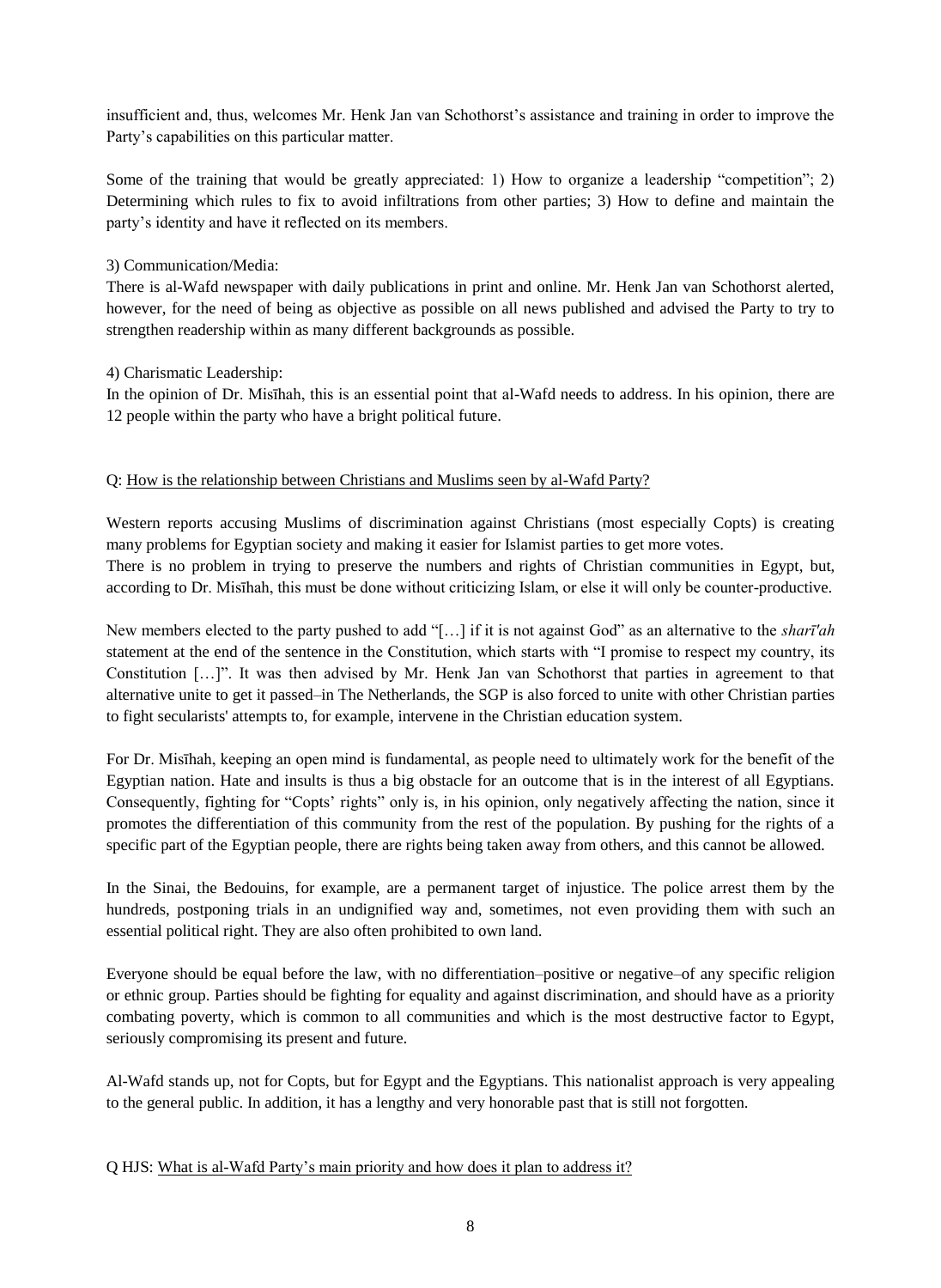Address poverty.

The Revolution made it clear that the poor were desperate for a better future, as the big numbers of protesters came from the slums. The MB knows this and it has worked hard to maintain its ties with the lower class.

George pointed out that appealing to big business might not make these people happy. However, Mr. van Schothorst reminded him that if Egypt is able to attract investors, they will create jobs and they will allow for national production instead of having the country rely on imports for so many products.

Egypt, as Mr. Hulsman remarked, has labor, land, and raw materials. If it is able to create some kind of an investment fund, it might be able to attract investors.

Dr. Misīhah accepted these ideas, but added that, for businesses to invest in Egypt, it needs to give them assurances such as political stability and a functional system based on a clear and explicit rule of law. Thus, a well-structured and unambiguous constitution is a fundamental step towards a solid economic recovery.

Mr. Hulsman, however, suggested that, once in The Netherlands, the Egyptian political party representatives could always try to seek investors and businessmen that would be interested in signing agreements that would benefit all parties involved.

Q: In what ways can al-Wafd Party, and Egypt in general, benefit from the coming visit to The Netherlands and best take advantage of Henk Jan van Schothorst's know-how?

Through the incentives given by Dutch Government for Dutch parties to create close bilateral relations to parties from young democracies, the SGP can get al-Wafd as well as other Egyptian political parties in contact with parties in Eastern Europe and the Balkans, for example. Such a relationship could be mutually beneficial, as it would allow for an exchange of views and know-how from parties in countries at more or less the same stage of democratic transition.

In addition to this, Mr. van Schothorst and other members of the SGP can provide assistance, not only to al-Wafd Party, but to all Egyptian parties that would be interested in receiving their help. Through trainings and some guidance, parties could become more efficient and effective, and, as a result, the country's democratic institutions would be strengthened, which would, of course, be extremely beneficial for Egypt as a whole.

The Egyptian Parliament could also benefit from handbooks that have been written specifically on the formation of Parliaments. An adaptation of such manual to be used in Egypt, accounting for its social-political landscape, religious issues, culture, and economic situation could perhaps be arranged.

There is also the possibility of getting the Venice Commission to cooperate with Egyptians in writing the Constitution. The content is not questioned, the Commission's role being only to provide technical and legal support. However, the Venice Commission will only help in case all parties agree to ask for it, so it is fundamental to show no internal dissent.

Mr. Hulsman emphasized how valuable such an initiative could be to Egypt, underlining that this assistance should, by no means, be considered an "external intervention" given the purely technical nature of its approach and, of course, the participation of an equal number of Egyptian constitutional and legal experts.

Indeed, it was generally agreed by those present that, by going beyond values and generalist ideas, this program would focus on verifying the coherence and legality of the Constitution, and thus other assisting parties could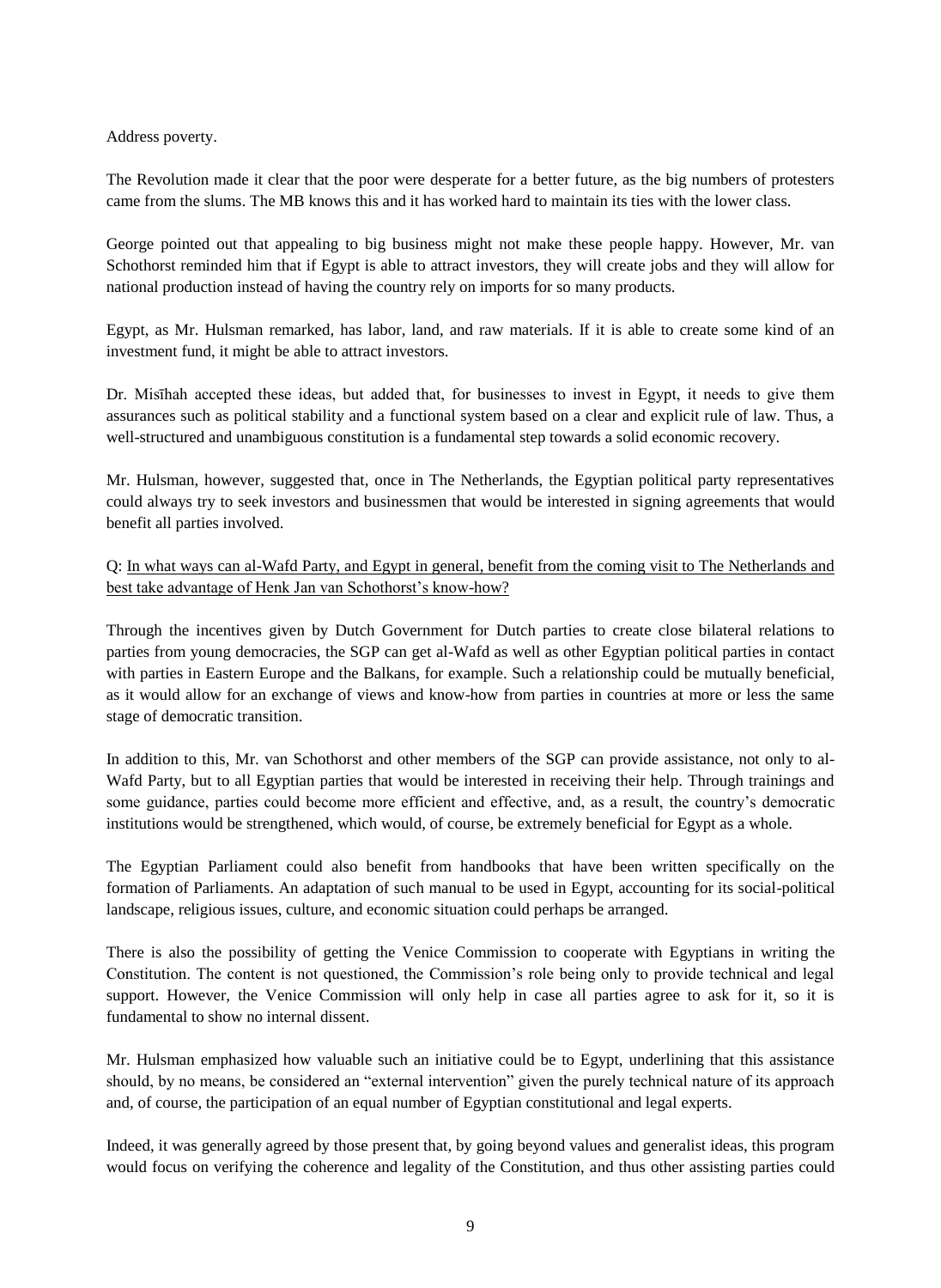concentrate almost solely on accomplishing their goals regarding the substance of the document. The Venice Commission's role is even more pertinent as there is, according to Dr. Misīhah, a lack of a sufficient number of legal experts within the Constitutional Assembly (Dr. TS: Please re-check Mr. George's opinion about this statement???!!!).

Dr. Misīhah warned that Europe is not seen by many as an example and there is a very negative view of external interventions, despite the assurances given that the content itself will not be questioned. Concerning the possibility of a discussion on Israel compromising the success of the visit though, Dr. Misīhah reminded us all that those who will be traveling to Holland are all in favor of the peace treaty and thus are believed to be responsible enough to behave and surpass religious differences.

#### Q HJS: What has been the effect of external condemnation of discrimination against Copts in Egypt?

Despite the unwillingness of the embassies of Canada, the U.S., and of some European countries to provide exact figures, there has not been a significant increase in Coptic emigration numbers, [as had been claimed by](http://www.arabwestreport.info/year-2012/week-26/40-coptic-migration-figures-euhro-disputed)  [Najīb Jubrā'īl.](http://www.arabwestreport.info/year-2012/week-26/40-coptic-migration-figures-euhro-disputed) Adding to this, the rumor that it is "common practice" that Christian girls are kidnapped and forced to convert to Islam, the image of Egypt, and especially of Egyptian Muslims, has been severely denigrated, Dr. Misīhah stated.

As a result, the fragmentation of Egyptian society has become even more profound. Copts condemn interreligious marriage to Muslims due to the conversion that follows, there is an increasing mistrust between both communities, and some Orthodox Christians have even suggested the revival of the Coptic language in Christian schools.

Mr. Hulsman condemned the revival of the language as it would be only one more excuse to separate Christians further from Muslims. The Coptic language can, of course, be used in religious services, but at school this would make no sense, since it is almost a dead language at the moment. Dr. Misīhah agreed, pointing out the need for better education of Copts in order to prevent inter-religious marriages that later could be regretted by Christian men and women who engage in it. This, however, does not mean that Christians and Muslims should be kept at a distance from each other.

The period from 1920 to 1950, as Dr. Misīhah reminded those present, was considered the Platinum Age for Copts. It was a time where the nationality was given priority in the identification of a person, not being considered necessary to distinguish religions or ethnicities. Indeed, even if many actors and Members of Parliament were Christians, this was not common knowledge. Today, it is immediately asked and everyone knows. During those thirty years, Copts were good businessmen, negotiating with all sectors of the society, and were barely ever discriminated against.

Coptic numbers have significantly decreased in the past decades due to emigration, smaller families, and conversion to Islam. Consequently, the members of this increasingly smaller community feel that the more separated and isolated, the more successful and safer they will be.

In their minds, they need to make twice as much effort as a Muslim that aspires to the same professional post. This may or may not be the reality, but it is nonetheless how they feel, Misīhah said. Acquiring a good job would be the only way to assure their rights. Consequently, though, they often blame those who do not hire or select them among others of discriminating against them, and thus a vicious circle has been created within the Egyptian society.

In truth, Copts do not feel as though they are getting enough help from the outside. However, they can see that the few attempts that have been made by external entities to provide them some assistance have only caused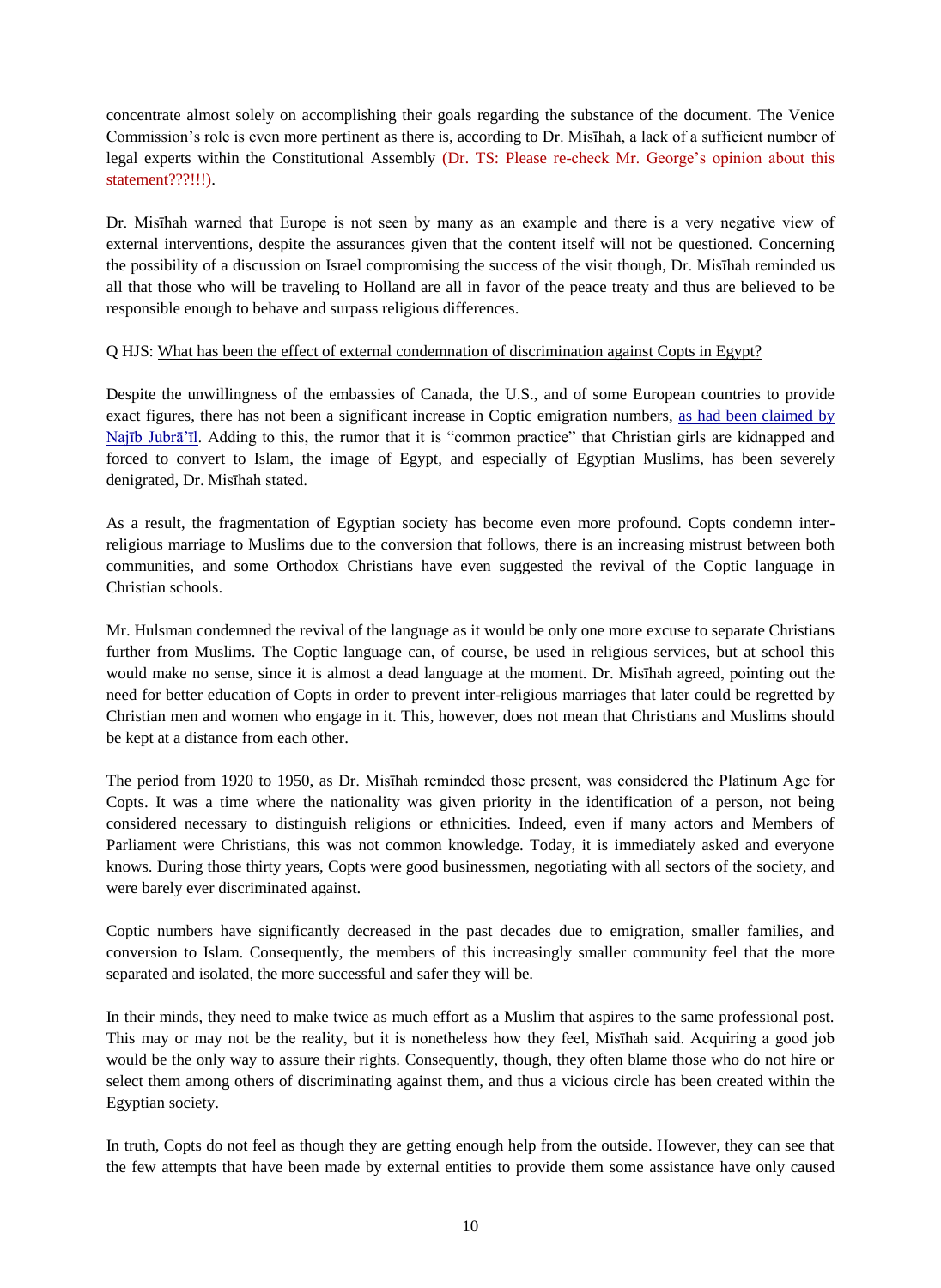more trouble. Sometimes, such attempts are but excuses for further interference in national affairs and as such Copts are just a playing card. The old regime, too, had used the Copts as a playing card as it suited them giving them support sometimes, and at other times killing them—to use in its fight against Salafīs and the Muslim Brotherhood: try to scatter the opposition in order to prevail.

For Dr. Misīhah, Copts need to stand up for themselves, but should not become confrontational in a way that would only bring about more trouble. When portrayed negatively in the FJP's media, Copts should publish corrections to what was erroneously said by the Muslim Brotherhood, for example.

Most importantly, Copts should not be asking for Coptic rights, but for rights for all and equality before the law. Only by adopting this position could they make Egyptian society become more egalitarian and respectful of the rights of all Egyptians, regardless of their ethnicity, religion, or political beliefs.

# **Meeting with Yūsuf Sīdhum from the** *Watanī* **newspaper – September 28th, 2012**

Cornelis Hulsman had informed Mr. Henk Jan van Schothorst about his [interview with Yūsuf Sīdhum in](http://www.arabwestreport.info/year-2012/week-1/22-christian-leader-no-fear-islamist-landslide-egypt)  [December 2011,](http://www.arabwestreport.info/year-2012/week-1/22-christian-leader-no-fear-islamist-landslide-egypt) just prior to the parliamentary elections. Yūsuf Sīdhum, Editor-in-Chief of the largest Christian newspaper in Egypt, then stated he was not afraid of an Islamist takeover. It was thus only natural for the discussion to use his optimism in December 2011 as starting point for this discussion. Has Mr. Sīdhum changed his opinion or is he still optimistic that Islamists' power will not compromise Egypt's democracy?

Participants:

- Yūsuf Sīdhum: Chairman and Editor-in-Chief of the Christian Egyptian newspaper, *Watanī*
- Henk van Schothorst: International Secretary of the SG Party of The Netherlands
- Cornelis Hulsman: *Arab-West Report* Editor-in-Chief

Mr. Hulsman started the interview by introducing Mr. Sīdhum to the upcoming visit of nine Egyptian political party representatives to The Netherlands within the MATRA South program and the possibility of having Egypt request the Venice Commission's technical support to write the Constitution.

Mr. Sīdhum agreed it would be a good idea to take advantage of the delegation's trip to The Netherlands to present Egypt as a candidate to the Venice's Commission Constitutional support. It will not be easy because, in order to cooperate, the Venice Commission requires a unanimous acceptance from all the parties in Egypt, and since usually close relations to Western countries are not well seen by the voters, not all parties are expected to accept it easily. To increase the possibilities of approval, it is fundamental that it is made clear to those involved that "interference" is strictly technical and is not extended to the very content of the Constitution.

Even if the Constitution comes to have clauses that mention the *sharī'ah*, it is essential that Christian opposition is not made to protect the rights of Christians. In fact, it is Mr. Sīdhum's belief that, in order for pluralism–and democracy in general–to be successfully implemented in Egypt, Christians, like Muslims, need to advocate for the rights of all Egyptians, and not solely for those of their own religious/ethnic community. If rights are demanded for one specific faction of the population, it will backfire. "Democracy is for all, and differentiating some groups can only harm it."

Before the Revolution, the political party system did not allow religion-based parties to be formed. Islamists, in particular Muslim Brothers who after the Revolution founded the Freedom and Justice Party, however, criticized such a policy and, in 2011 it became possible for political parties to be formed on the basis of religious affiliation.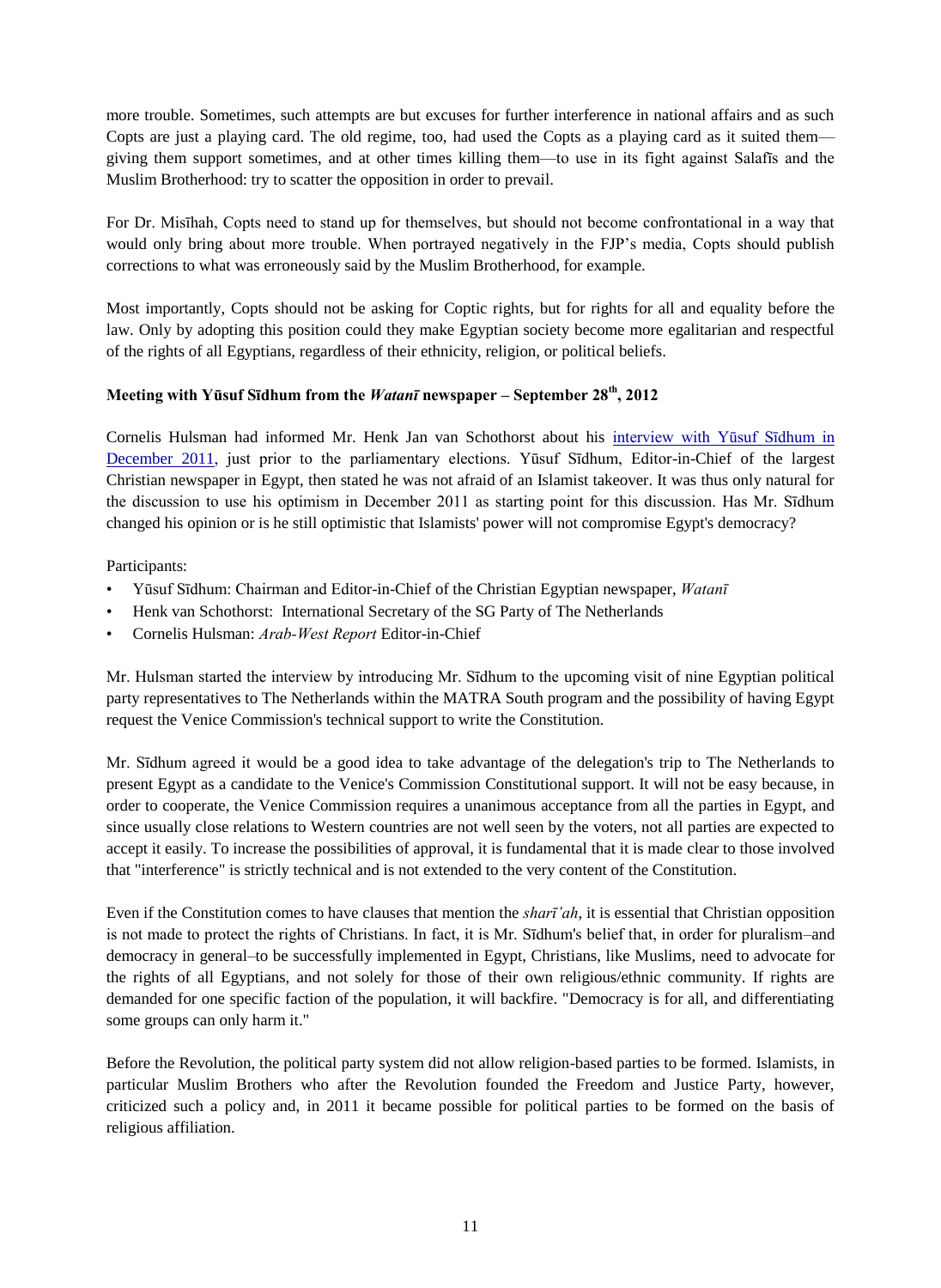Mr. van Schothorst, as a member of a conservative Christian Party in The Netherlands, responded and asked if Mr. Sīdhum, personally, condemned parties whose foundations were religious. "In Egypt," Mr. Sīdhum said, "parties should definitely not be formed on religious inclinations only". Following the Revolution such parties, however, were formed which have brought Islamists into the political realm. In Mr. Sīdhum's view, this has been very prejudicial to Egypt, "but now that the Islamists are there and given that this is the system implemented in the country, we–Christians and any other political and religious communities – need to be able to effectively communicate and negotiate with all those involved".

Q. HJS: Why aren't Christians doing the same, and joining under a specific political party? Who represents them?

Christians, fortunately, do not have sufficient numbers, and so they cannot afford to form a party that would consist solely of Christians and oriented to protect their rights only. It simply would never gain sufficient strength in Parliament to even make much of a difference. Perhaps if their percentage were more than 6%-8% of the population, as in Lebanon, for example, that could be possible, but not in Egypt. Egypt does not need any more factions, and Christians cannot afford to isolate themselves from the political system.

Historically, al-Wafd Party represents them, but generally all liberal parties represent Christians—as well as all other religious and ethnic communities in Egypt. However, they are too fragmented among themselves to be able to have significant weight on the political stage. Thus, it would be important to have them unite, so that, rather than 30 weak liberal parties, a strong and solid one could be formed and have real possibilities to face other parties such as the FJP and al-Nūr Party.

# Q. HJS: How can Dutch political parties help Egyptian political parties? How can they create close bilateral relations and have Egypt profit from such connections?

As mentioned before, there is a growing sensitivity in the political arena and ties to foreign agents–whatever the sort–are seen as negative. Every party will be unwilling to easily accept any compromise that is not purely made at a national level because it is often seen by Egyptians as a conspiracy against the country.

It is important, therefore, that the Dutch parties and all those involved in the talks with the Egyptian representatives are aware that there will be a general reluctance in accepting foreign support of any sort. Perhaps even more-so if the party is officially a "defender" of Christians. When in talks with the SG Party of Mr. van Schothorst, Muslims are likely to think "if they have a Christian Party, why can't we have a Muslim Party as well?"

Indeed, as Mr. van Schothorst pointed out, the Salafīs of al-Nūr Party thought the SGP was the most interesting of the Dutch parties because they thought of themselves as the Egyptian version of such a party.

Mr. Sīdhum then made a reference to a particular episode as an example. When the Turkish Prime-Minister Tayyip Erdogan visited Egypt, he was hailed by everyone because he had "taken over" power to the Turkish version of an Islamic party. However, in his speech, Prime Minister Erdogan clarified something that was quite surprising for those Islamists who had seen in him an example of how to conquer the government for the Muslims: "I lead an Islamic party in Turkey, but we only succeeded because we rest on equal stand with other religions".

Islamists have never understood why Muslims were so "contained" in Turkey. Since Ataturk, Turkey has been committed to preserve a secular state. Now, Erdogan has been trying to Islamize Turkey, but such an attempt has had consequences: this has made the possibility of joining the European Union less of a reality.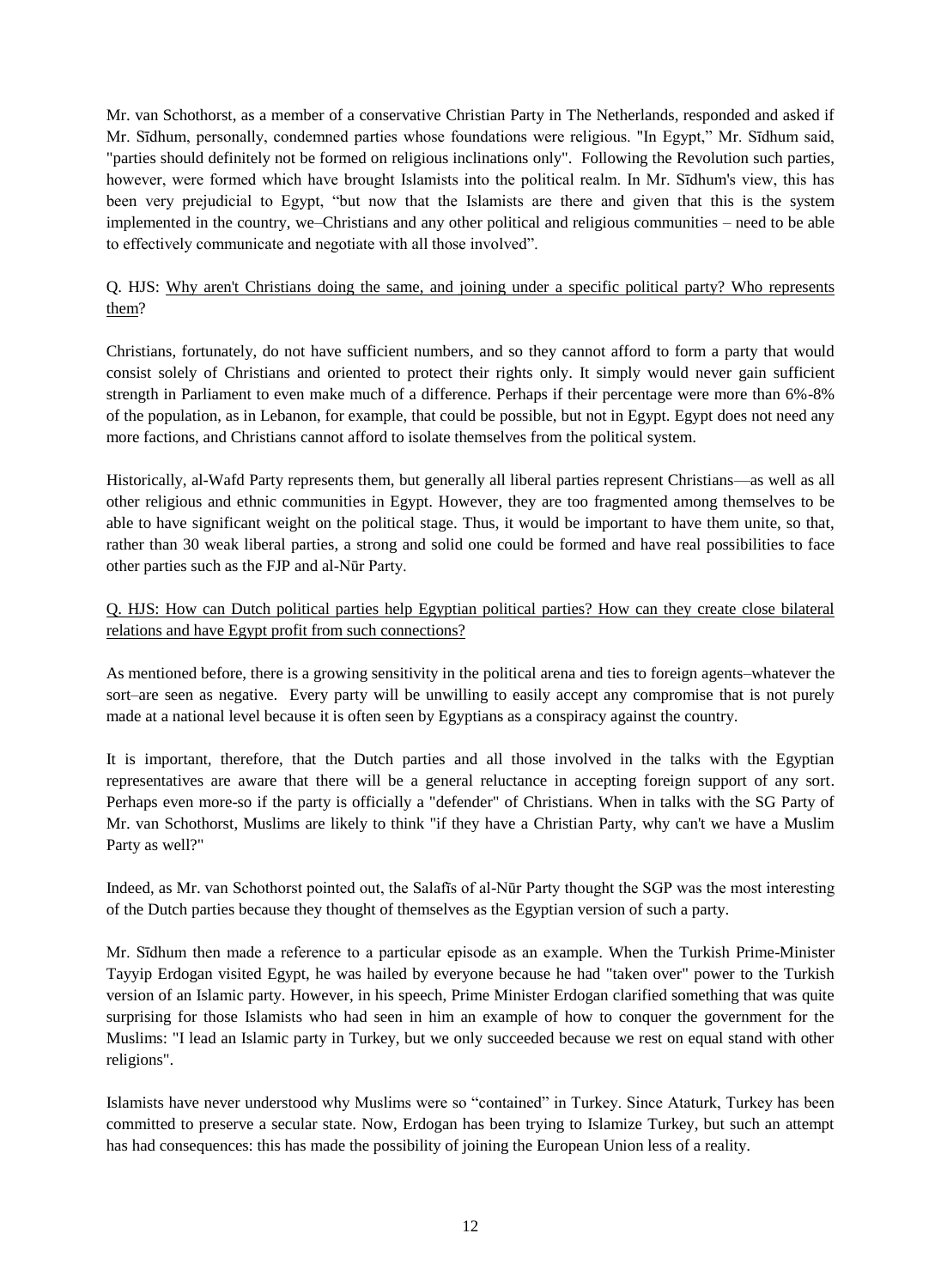Nonetheless, the government has kept a good and desirable balance between the various religious and ethnic groups, and so if Egypt is to choose between Turkey's or Iran's model, Mr. Sīdhum would much prefer the former to the latter, and he certainly hopes that this is the direction in which Egypt is headed. The FJP has been tightening its bonds with Turkey, and that is, for the Chairman of the *Watanī* newspaper, a reassurance.

Despite this, the Muslim Brotherhood still pushes for a system with religion as its foundation. It is the easiest path for them in a country where Muslims are an undeniable majority.

Mr. van Schothorst, however, pointed out that if Egypt was made to have proportional representation, the Christians might be able to have a solid platform like the SG Party. They might not be able to collect very many votes, and never achieve a majority on their own. Still, majorities are always almost impossible to achieve by one sole party in a system such as that of the Dutch. Thus, coalitions would need to be formed while, at the same time, each party could defend their own electorate respectably. At the same time he underlined the wisdom and rationale behind the Egyptian way of becoming a member and probably electable candidate for one of the current parties.

However, as pointed out by Mr. Sīdhum and Mr. Hulsman, such a system requires a high level of mutual respect and a capability of compromise that perhaps the Egyptian society is not yet ready to have. If this is not achieved, the country's factions might become even more distant and isolated among themselves than before.

### Q. HJS: Since your interview in December 2011 are you not anxious about the Islamist influence?

Mr. Sīdhum admits that Islamists had achieved better results than expected. Liberals were guessing at the time that the Freedom and Justice and al-Nūr Parties would gather perhaps 35% to 40% of the seats. They ended up with 75%, meaning the largest share of the Parliament.

However, it is the *Watanī* newspaper chairman's opinion that, from December to May, the Islamists, through their actions in Parliament, their way to control discussions, their manners and dealings during events, etc., have only damaged themselves and their image. They managed to shock not only Christians but Muslims as well. This is verifiable on Egyptian talk-shows. Mr. Sīdhum has heard many Muslims complain about the Islamists' acts saying "What are these people doing?! They are burning our country!"

People know about the falsification of official papers and they ultimately uncover the lies as well. Muslim Brotherhood members have been foolish in doing such things and now it will backfire. If they were first seen as saints, they have now shown Egyptians that they can just do whatever they want, leaving the people with no trust in them anymore.

Not even Christians expected the Muslim Brotherhood could affect itself so much: the talks about the new Constitution have been a shameful example. The result of such behavior is that, from their 75% majority they have now lost at least 25% of the votes. Christians will still not be in an easy position, but now that the Islamists have hurt themselves so much, they are a lot more confident they will have more of a say in the Constitution and in Egypt's future.

## Q. HJS: Mr. Henk van Schothorst asked thus which parties Mr. Sīdhum believes will gain in new elections?

For Mr. Sīdhum, the Constitution's final draft will reveal the answer, as he explained, "the Constitution is like a kitchen—it's where everything's cooked". But he assured those present that he, personally, was not as worried as most Copts seem to be. To him, this is the chance for radicals to express their opinions and aspirations, something that was impossible before the Revolution. They have the right to do so and, in Mr. Sīdhum's view that is precisely what will steer Egypt away from radicalism.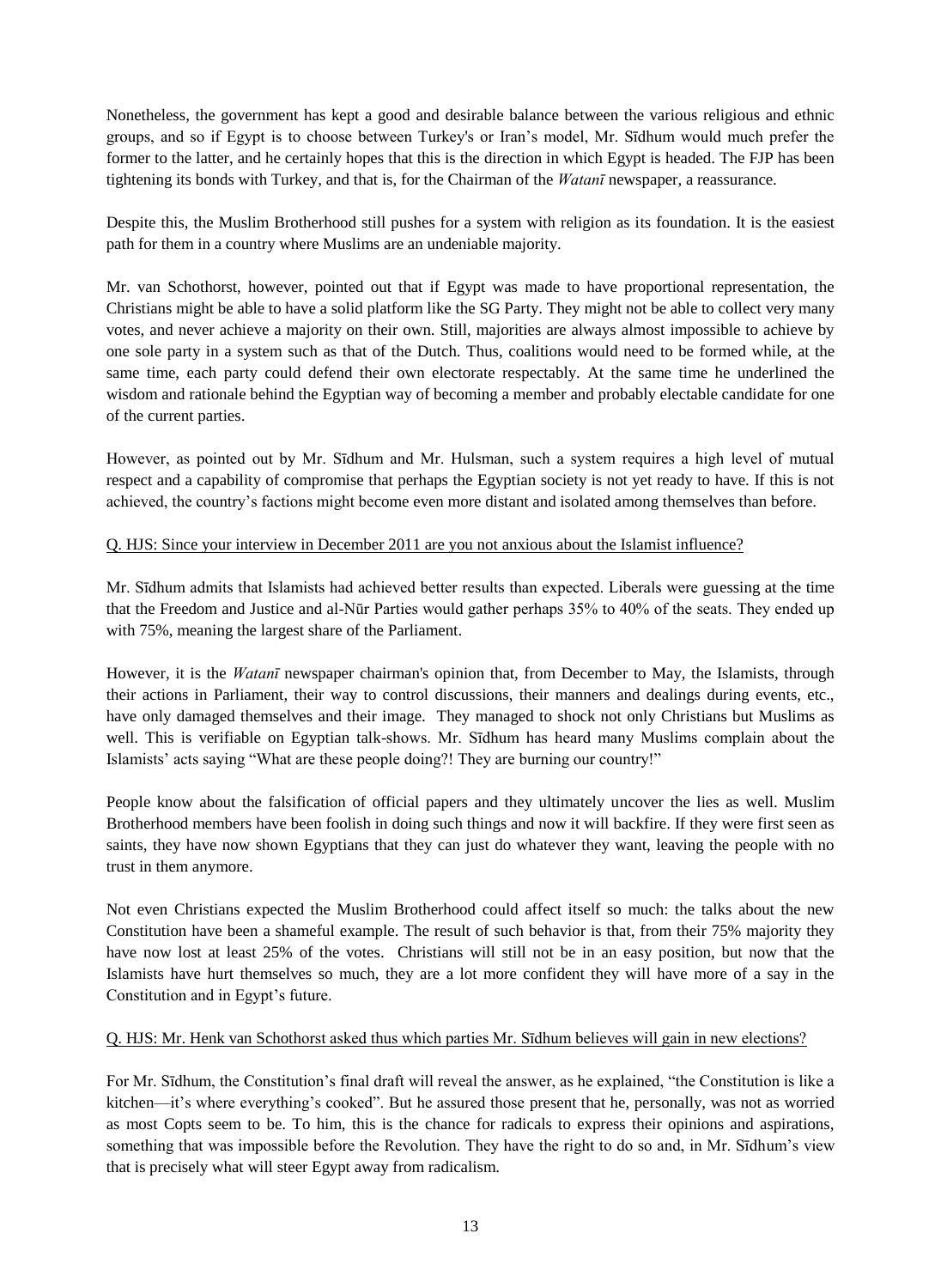The Constitution is fundamental, of course, but ultimately the Azhar is always the final body to interpret the *sharī'ah*. All Egyptians have the right to refer to their personal status and to choose their own leaders, and it was already suggested that such a premise should be either added to Article II, or become the Article III. The Azhar does not want radicals to be able to play with the wording "on the condition that it does not violate the *sharī'ah* of Allah". It is too broad of a statement to be part of a Constitution. One wonders why they suggest this. What are they hiding under the table? Is there a hidden plan? Nothing should be left to chance and Mr. Sīdhum is confident that the Constitutional Assembly will not let this pass as it is.

Someone (I did not hear the name well) once said: "We should convert Christians because Islam is the better religion". He was, however, deeply criticized for having made this statement. He also said that, according to Islam, boys are adults from the ages of 14 or 15, whereas girls become women as soon as they get their period. Thus, Islamists tend to push for the lowering of the marriage age, most especially for girls (Dr. TS: This is a FAKE statement. It was proved later that this is a rumor, only initiated and communicated through media, according to Mr. 'Amr Darrāj, the Secretary General of the Constitution Assembly; this statement does not exists in the new Constitution and was never mentioned by anybody within the assembly).

One of Mr. Sīdhum's concerns it that, some Islamist values–even some of the most orthodox ones–are deeply rooted in society and in institutions such as courts and even churches, and so they will probably stand by some of the Islamists' premises.

#### Q. HJS: Are Copts severely harassed as was reported by Najīb Jubrā'īl to the U.S. Congress?

Mr. Cornelis Hulsman started out by telling the case of a Coptic woman whom he has known since 1998 and whom he had introduced to Mr. Henk Jan van Schothorst. She and her husband applied to go to The Netherlands as refugees, but it was later discovered that her husband had falsified a document and so, after 8 years, the family–the man, his wife, and their two daughters–were forced to leave Holland and go back to Egypt. Regrettably though, the Dutch policeman who accompanied the family handed the family and their passports directly to the authorities upon their arrival to Egypt. As a consequence, they have been questioned weekly in the first year after arrival and regularly until today. Her husband abandoned his family and the woman is fearful that Salafīs will take advantage of their situation to convert her daughters by forcing them to marry them and believes this should qualify them to ask for asylum (Dr. TS: Salafīs has no relation what so ever with this case or similar ones (if existed). I only see the lady was abroad and does not actually know much about *al-Salafīyah*, and the reason the lady mentioned Salafīs here is to provide a false excuse to receive asylum by The Netherlands).

In Mr. Sīdhum's view, this is an unfortunate position for a family to be in, but it is not enough to request asylum. Often, he says, the complaints of forced conversion and kidnapping of Christian girls by Muslims are untrue. Muslim boys may try to enchant Christian girls and women, but it is not as if they were "forced". Afterwards, because it is such a social scandal for the community and family of these girls, when they find out a girl ran away to marry a Muslim, out of shame, they repeatedly accuse the man of having forced her to do so. These situations usually take place among the lower class, when girls are very poor and lack education, family support, and solid Christian values. The unfairness is in the fact that, if a woman converts to Islam, she can do so through an easy process. However, if a Muslim woman converts to Christianity, there is no turning back and her ID will still read that she is a Muslim, so it can never be official. Thus, if then parents want to bring up the children as Christians, they are denied that right because, according to their ID, they are Muslims and, as a result, need to attend a Muslim school. The only way to solve this problem is to allow for secular marriages so that children are not "stamped" with a religion from birth, and an ID that will define not only their lives, but their descendants' as well.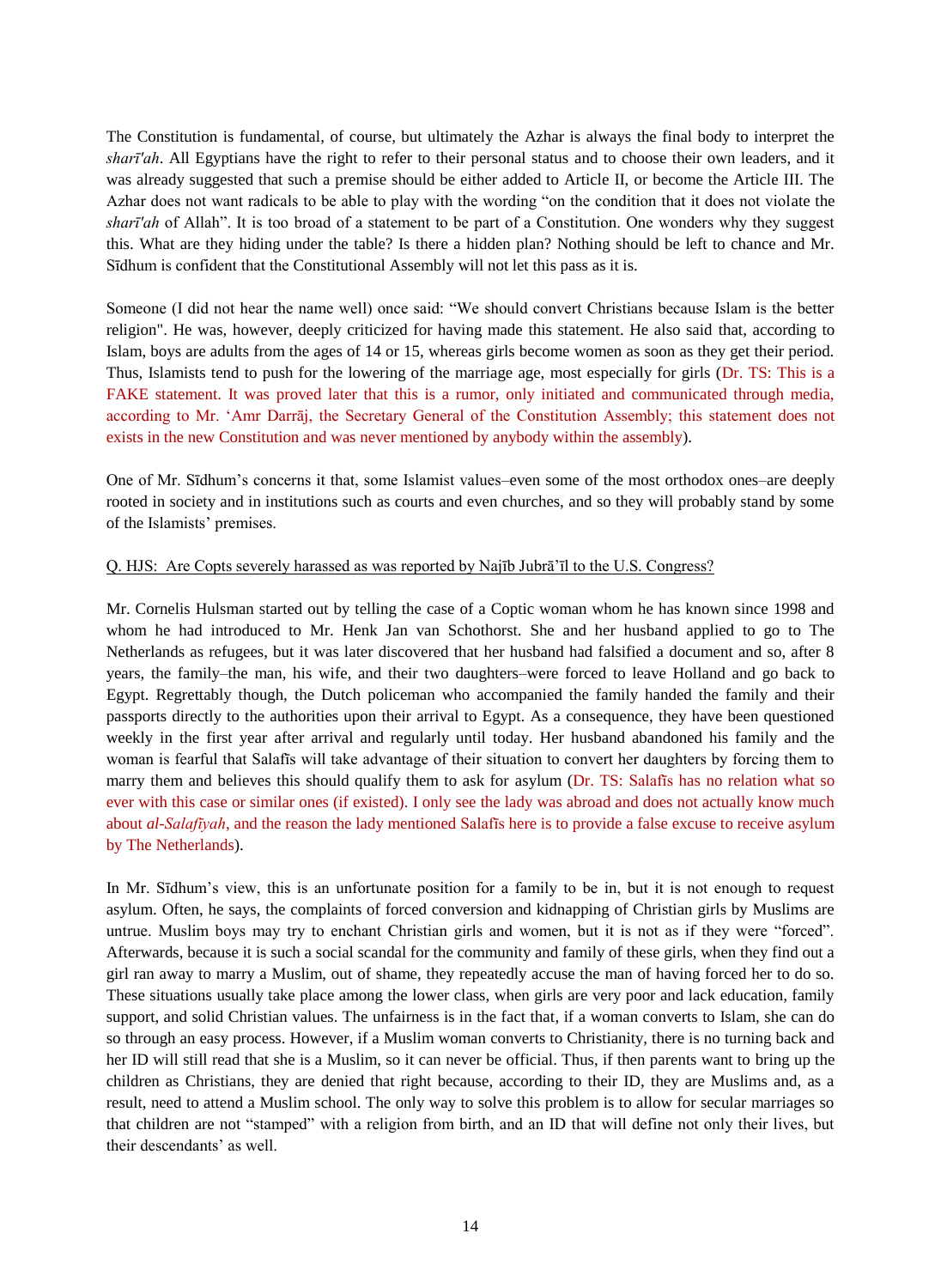Egypt, Mr. Sīdhum explained, has signed the Geneva's Human Rights Declaration, but added the premise "unless it goes against Islam's principles". Saudi Arabia, for example, abstained from signing it. To Mr. Sīdhum, trying to change the Islamic doctrine is already a lost battle, and there is not much that can be done about it.

Since last December, though, as a Christian and as the chairman of a Christian newspaper, Mr. Sīdhum has been approached numerous times by international media and human rights organizations, pressuring him to support the human rights reporting of Najīb Jubrā'īl, who has claimed that over a hundred thousand Copts have left Egypt after the Revolution. To Yūsuf Sīdhum, this is a false figure, which makes Mr. Jubrā'īl a fraud and a lousy lawyer.

Since then, the Editor-in-Chief of the *Watanī* newspaper has tried to verify this information, because he knows this is the sort of information that pleases the West. Thus, last January, he got a man with good relations with the embassies stationed in Egypt—especially with the Canadian, American, and British Embassies, to see about this report and demand information on Coptic migration to be able to collect some more exact numbers. The Embassies, however, refused to give out exact figures, saying that, because they do not differentiate religions themselves, all they know about the migrants headed to their countries is that they are Egyptians. As a result, the most they could provide were approximate numbers.

Mr. Hulsman said he obtained Belgian migration figures that show that Coptic migration and requests for asylum have not increased since the Revolution, and that the requests, when accepted, were not due to religious grounds.

Towards the end of our meeting, Mr. Sīdhum kindly showed us how, since 1958, the *Watanī* (meaning "homeland") has sent out their publications for Copts all over the globe on a weekly basis. Also, the *Watanī International* in English started being published in February 2001, and, in May 2006, they launched a French version of it. Remarkably, the newspaper also has a Braille version that comes out monthly and which is sent for free to the visually impaired Copts all over the globe.

As advertisements reduced significantly after the Revolution, the newspaper was forced to reduce its international section, which is written both in Arabic and in English. Editorials also have both versions. Some of these were written by Mr. Yūsuf Sīdhum himself, such as one entitled, "Did Mursī honor his pledge to the Copts?" and another named, "Asylum: if for Muslims, they are heroes, if for Copts, they are traitors". Explaining the latter one briefly, Mr. Sīdhum clarified that Copts are believed to make Egypt and Muslims look bad, and some even argue that, as a punishment, their Egyptian identity should be withdrawn. Indeed, Copts seldom ask for asylum without previously asking their own government for assistance. They are accused of writing directly to European institutions complaining about being politically harassed in Egypt, yet they also criticize the notion of "freedom" in Europe when they are finally granted permission to live there.

# **Meeting with Bishop Marqus – September 28th, 2012**

Participants:

- Bishop Marqus: Bishop of Shubrā al-Khaymah, a northern suburb of Cairo
- Henk van Schothorst: International Secretary of the SG Party of The Netherlands
- Cornelis Hulsman: *Arab-West Report* Editor-in-Chief
- George Misīhah: Member of Parliament for al-Wafd Party

The meeting with Bishop Marqus started out by having Mr. Henk van Schothorst introduce the SG Party's constituency and overall ideology. Mr. van Schothorst defined it as a small Christian conservative pro-life party, meaning anti-gay marriage, anti-abortion, anti-euthanasia, which is unwilling to make coalitions that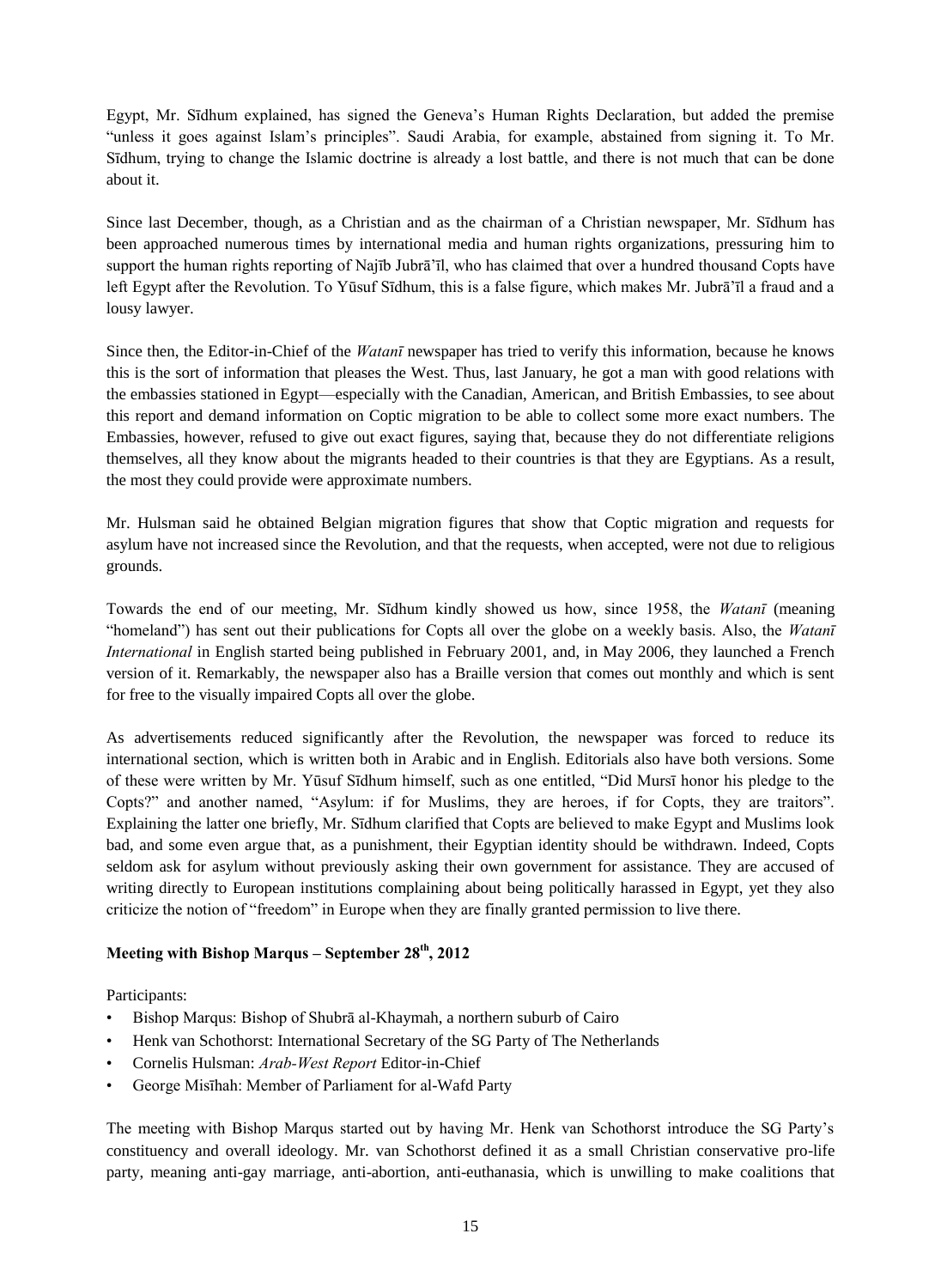could compromise its core values. His role in Egypt is to get to know some organizations and institutions and try to find a way to build bridges and to cooperate effectively, envisioning mutually-beneficial relations. The SGP being a party highly committed to Christian values, it is instinctive that it should try to create bonds with Copts in Egypt, providing assistance to the best of their abilities as their present situation is not an easy one.

Indeed, the Bishop said, the situation was never easy for Copts–neither before nor after the Revolution. However, after the Revolution it seems as though things did become more difficult than usual. According to the Bishop, 65% of the members of the Constitutional Assembly are hard-line Muslims (CH: I would not call Muslims who are committed to their own religion as "hard-line"), the *sharī'ah* remaining a component of the Constitution is now more likely than ever before. And this endangers the situation of Christians in Egypt very much. Bishop Marqus provided an example: in the proposed constitution the "Personification of God," can lead to the imprisonment of any person who alleges Jesus Christ is God. And the same might even happen to those who do not believe Mursī is President because God chose him (Dr. TS: Both examples represent cases that in fact are not part of the *sharī'ah* by any mean!!!!).

## Q. HJS: Mr. Yūsuf Sīdhum (Chairman of the *Watanī* newspaper), a Copt himself, is optimistic and does not think things are irreversible at this point. Does Your Grace agree?

Bishop Marqus was definitely less optimistic than Mr. Sīdhum. To him, certain premises defended by Islamists severely undermine fundamental values such as equality of religion and gender. The fact that women cannot be accountable as witnesses in court unless there is another person witnessing the same is an example of such inequality. For the Bishop, this means that one man is equivalent to two women. In other words, that one woman is worth, in fact, just half of a man. In addition, if indeed it becomes legal for women to marry at the age of 9 years old, as is defended by al-Nūr Party (Again, this is a rumor. Al-Nūr Party has never defended or requested marriage of children. However, the origin refers to a statement written by a Salafi *shaykh* who was criticizing the double standards of some westerns and Christians who ridicule Islam by stating that Aisha was married to Prophet Mohammed PBUH at the age of 9, while they deliberately hide the fact that Mary PBUH was engaged to Joseph the Carpenter and married him at the age of 12, and Sara married Prophet Ibrahim, and Jacob's wife married at almost the same age, but all that was in the past, due to cultural and social habits at that era, similar to current Amazon tribes and some Bedouin and African cultures who still do the same), and if one man is allowed to marry four women (Dr. TS: In reality, even if religion allow this to happen, how many Muslim men in Egypt marry four women? Answer is almost ZERO!!!!), then they are perhaps just one quarter of a man. This takes away women's dignity, and, along with it, the whole society's.

The Bishop worries about Egypt's future because he sees many institutions and important posts being occupied by Islamists. [Husām](http://www.oananews.org/content/news/general/hh-emir-meets-head-egypts-sjc) [al-Ghurīyānī, for example, the head of the Supreme Judiciary Council \(SJC\),](http://www.oananews.org/content/news/general/hh-emir-meets-head-egypts-sjc) is extremely conservative. It is even more so worrisome as these men have a lot of money which they can use to increase their supporters. In Mubarāk's time, the Christians still held some important posts, fulfilling two ministerial positions. Today, they have but a half post as the Education and Scientific Departments are not two separated departments anymore.

#### Q. HJS: What is the Bishop's insight on an Egyptian multiparty delegation going to The Netherlands?

After being briefed about the goals and conditions of the visit of the nine Egyptian Party representatives, the Bishop's initial reaction was a very negative one: "They will go to the West, get confronted by secularists, and then they will come back even more religious than before" (Dr. TS: ???!!!!!!).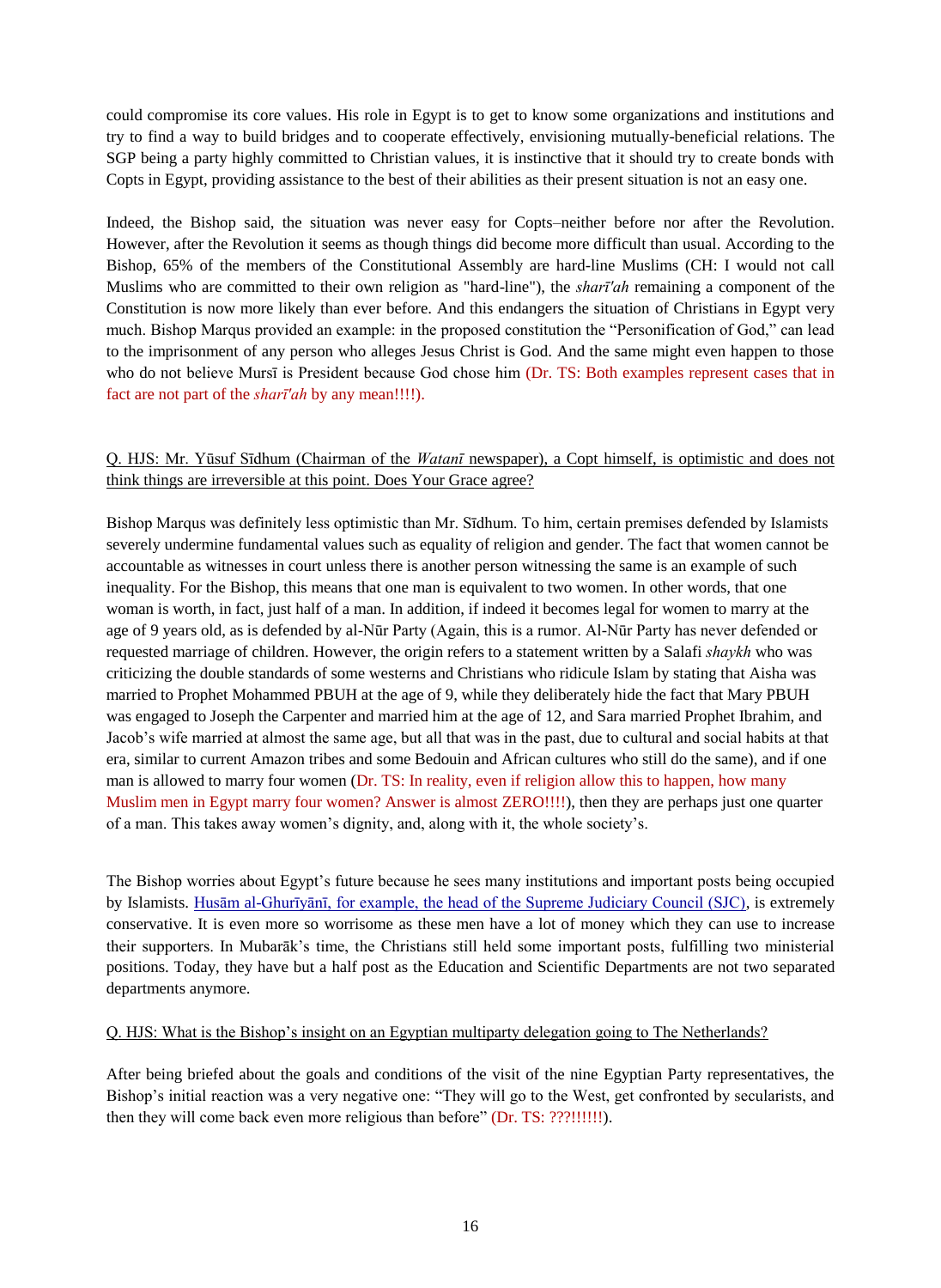As Mr. Hulsman pointed out, however, the overall goal is to help strengthen Egypt's democratic institutions, and then possibly enhance the economic relations between Egypt and Holland. Of course discussions on where Egypt is headed, on the content of Article II, and other matters will probably take place, but it is a program meant to support key democratic institutions.

Indeed, Islamists do hold a parliamentary majority. Precisely because of that, there needs to be not only more cooperation between the opposing factions, but also more dialogue between such factions and the Islamists. To such a suggestion made by Mr. Cornelis Hulsman, the Bishop rushed to point out that, a few months earlier, a few hundred Salafī Islamists attacked a building belonging to the Church in his diocese and those opposing were told they should use their own means, nothing more, to try and defend it. The situation, he said, is out of control.

Mr. Hulsman, however, remarked that it would perhaps be helpful to discuss issues such as this with Dr. Tāriq Sha'lān from al-Nūr Party. He is, in Mr. Hulsman's opinion, a very approachable man with whom it might be easier to communicate and start building relations with the more religious faction. The Bishop declared being open to talk to everyone, but told Mr. Hulsman that, from time to time, at the Church, they would receive calls from Salafīs, asking for big sums of money in exchange for tranquility, to which, of course, the Bishop would never agree (Dr. TS: I don't know about this, but I don't tend to believe it really happened, maybe some individuals with a beard did so, but let's remember that not everybody with a beard should be considered a conservative Muslim, i.e., "Salafīst" (as in the *al-Da'wah al-Salafīyah*, or *Al-Jabhah Al-Salafīyah*, or Al-Nūr Party). Let's remember that "*Jihadists*", terrorists, and "*al-Takfīr and Al-Hijrah*" are extremist Muslims who also have grown beards, but to define them as Salafists, I see this is a misunderstanding by the community about the different groups and paths in Islam, and inability to differentiate between conservative Muslims and Extremist Muslims!!!!).

#### Q. HJS: The next Papal election and Demography of Copts

There are now 17 candidates, but in the Bishop's view, there are many among those who are not qualified enough. On the 13th of October elections should reduce that number to five to seven candidates. It is, according to the Bishop, absolutely essential that a good Pope is elected: one that is accessible and understanding, and who can be effective in communicating with other Churches and religions.

The percentage of Copts in Egypt is not agreed upon due to a critical lack of reliable sources of information. In Dr. George Misīhah's opinion, however, this should not matter much, most especially at a time when rights and laws are being written and discussed. If there are people of one confession, no matter how small that religious or ethnic community might be, they must be taken into account in their own country.

Some actions and mistakes are, nonetheless in the Bishop's view, not acceptable. To acquire a military certificate (stating that one has completed military service), many Christians were registered as Muslims, which meant that their whole family was also "miraculously converted" all of a sudden. To correct such errors was a bureaucratic nightmare. Mr. Hulsman commented that these mistakes were made at the time the IDs were changed from a paper to an electronic format and now that is over. All in all, he said, the Coptic population in Egypt ranges between 5 to 7%, but that claims of up to 20% are impossible. Even considering a margin of error, it would just be too much.

Newspapers cannot be trusted concerning statistics, unless they present very credible sources to the information presented, Hulsman said. The Pope could try to get more accurate numbers by asking dioceses around the country; however, the problem is that often, Christians are double-counted. It is thus necessary to create networks that are not too expensive to form, but that can be accountable for the results and be transparent about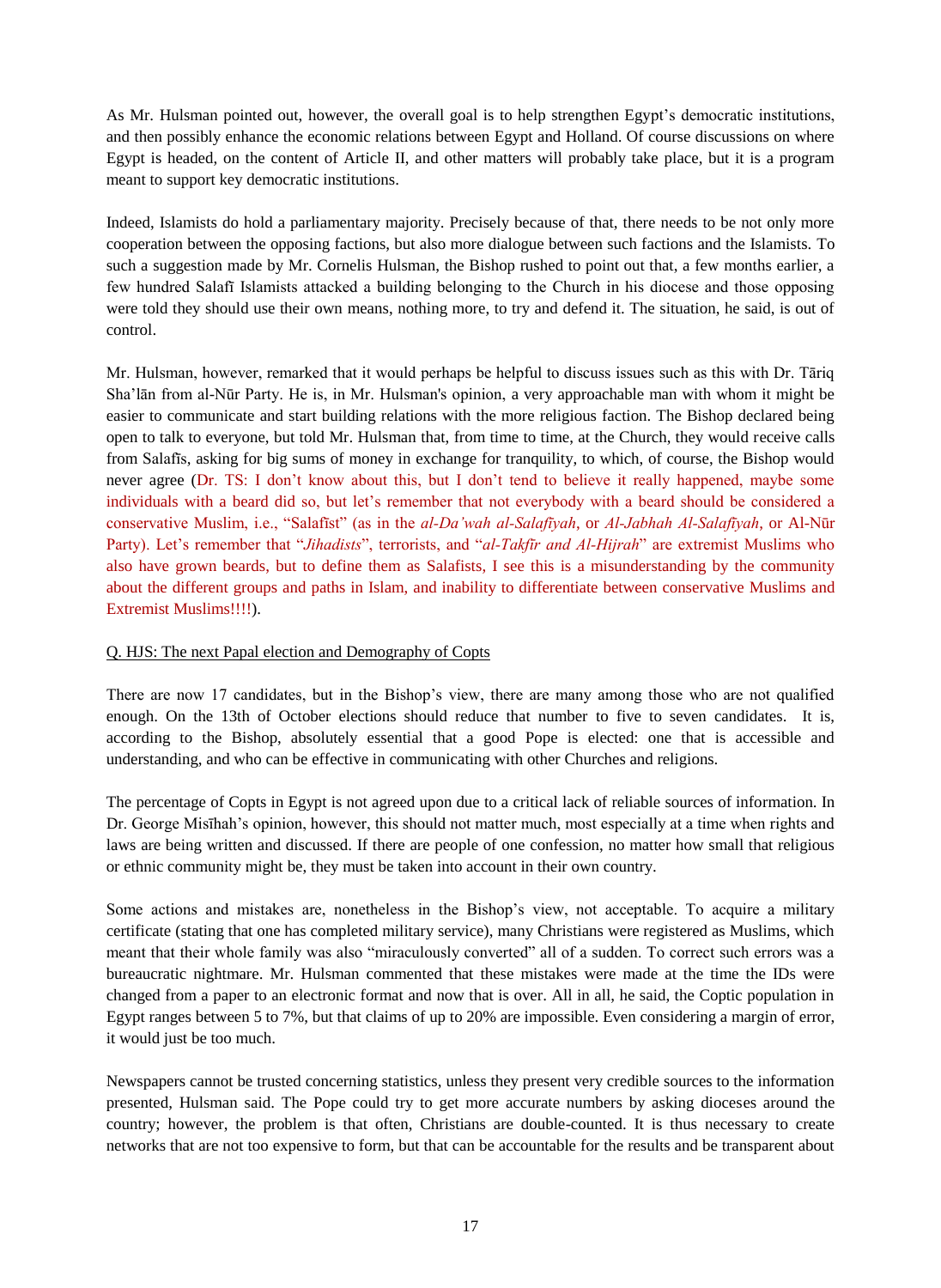their sources. Another suggestion was to simply access the database of the Minister of the Interior. But even so, there are people who do not hold an ID.

As Mr. Huslman pointed out, this is a delicate discussion that can have no clear end, but using statistical figures for religious purposes never works. Unless there is good evidence and a credible methodology behind the final result, the numbers will never be taken in account as worthy information.

#### Q. HJS: Concerning Copts' rights: Are Coptic girls really being kidnapped?

Bishop Marqus: No, they are not being kidnapped. These are girls that are not well taken care of by their families and so they are easily misled. Mr. Hulsman referred to a priest who told him that involved Muslims are using the carrot and the stick. The carrot is the encouragement they give to these girls to become Muslim, including offering them protection from families who had been abusive, and the stick being their unwillingness to let them return to Christianity when they realize that is not what they wanted after all.

Families of converts usually say that their family members were forced to convert or even kidnapped because either they had problems with their husbands, or because they come to regret having been separated from their families.

Almost no one in Egypt believes that kidnapping takes place. Only those who are not informed well enough believe it. Westerners are the easiest to convince this is happening, and some Christian organizations take advantage of that.

"Every girl who asks for help, gets it," the Bishop assured. "The Coptic Orthodox Church offers assistance, protection and even education to the children of the women who request support. There are various centers where this sort of assistance is provided. In his center located in Cairo, there are about 50 women being assisted at the moment, and they have space for entire families. Some more buildings are prepared to host more."

Concerning church-building, the Bishop denied the existence of many problems because they have a license. Dr. Misīhah, however, says he has faced many obstacles trying to get a project for a church approved in a village where there are about 300 Christian families. Given that the closest church is located 6 km away and transportation is very inefficient in that area, he never expected it would take over 3 months to get the authorities' permission.

Q. HJS: How are the Coptic Christians politically situated in the Egyptian political realm?

They join different parties, refusing to create a party that is exclusively Christian or Coptic which would be easily crushed by the others and create a deeper segregation within the Egyptian society. Thus Christians are encouraged to spread themselves out over whichever parties they identify themselves with the most, not as Christians, but as Egyptians. There are, however, 40 parties exclusively Muslim, so those are out of Christians' reach.

In order to overcome some problems, the Bishop reaffirmed his availability to talk to anyone. He declared he had even invited Salafī *shaykh* Hasan previously to try to cooperate, but he got no reply from him. Nonetheless, he would prefer addressing the Muslim Brotherhood over the Salafīs, because with the latter it is indeed very hard to achieve an agreement (Dr. TS: ????!!!!!!).

Mr. van Schothorst stated that religious freedom is of paramount importance to him. But, despite differences with Salafīs, the SG Party representative, said he was nevertheless willing to meet Salafīs and try to build relations and cooperate with them in any way possible.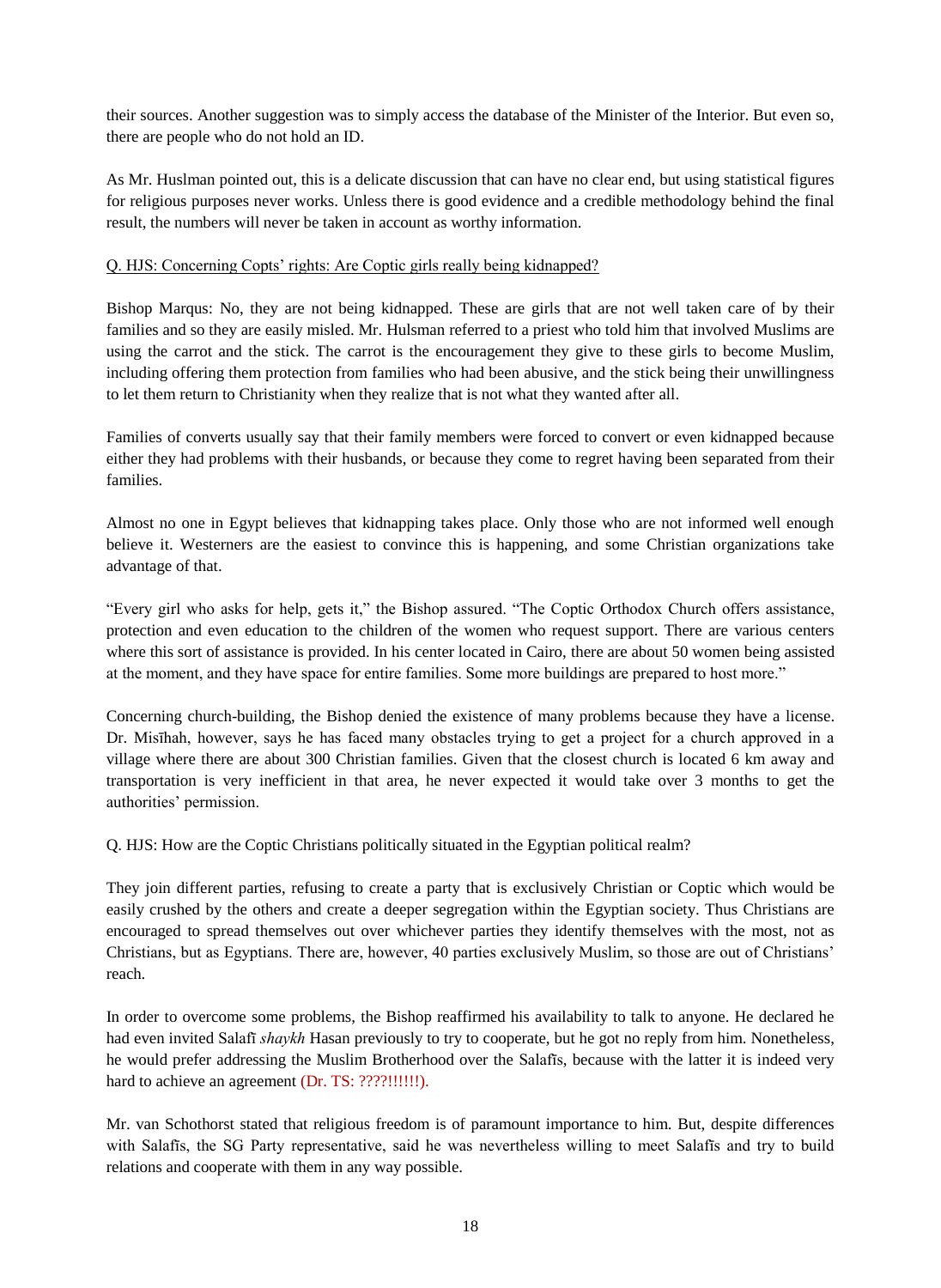### **Meeting with Bishop Yuhannā Qultah – September 28th, 2012**

Participants:

- Bishop Yuhannā Qultah: Deputy Patriarch of the Coptic Catholic Church in Egypt and member of the Egyptian Constitutional Council
- Henk Jan van Schothorst: International Secretary of the SG Party of The Netherlands
- Cornelis Hulsman: *Arab-West Report* Editor-in-Chief

The meeting started with an introduction to the MATRA Program and an explanation of the reasons behind the visit of nine Egyptian Party representatives to The Netherlands on October  $8<sup>th</sup>$  for five days.

#### Q. HJS: What is the Bishop's insight on this initiative?

The Bishop's initial response was not very enthusiastic. "It is a good initiative, but it is not great," he said. Why? Because the European community does not understand the Islamist mentality. They look at the Arab World as if they were superior, because they are the ones who have the best education and good economic performance, and so they do not look at Arabs as equals.

Arabs also think they are superior to Europeans. They believe they hold the truth, while the Europeans stay in the darkness, despite all the money they possess. And so they only seek Europeans for three main reasons: 1) Money/financial assistance; 2) to spread Islamic values; 3) seeking support against Israel in whichever way they can. Thus, there is a lack of honesty and sincerity on both sides as both are really only trying to satisfy their needs and pursue their interests.

One of the main reasons why he does not believe this initiative will be successful is the inherent differences in values and priorities on both sides.

Europe has lost faith in Jesus Christ, in Christianity and so religion is no longer important in Europe (The Netherlands included). The great majority of ambassadors and "thinkers" are agnostic (at best). And so Arabs and Europeans come from 100% different worlds.

Europeans are focused on boosting economy, obtaining petrol, and on feeding their consumerist society. During the colonial period, they were making an effort to expand their cultural features to their colonies around the world, most especially the French. Today, they no longer make that effort, and so Christianity has become very weak in those remote places.

Relations between Europe and the Arab World have, thus, changed significantly. Arabs no longer see anything Christian, not even in Europe, and so they are convinced–and rightly so– that they can Islamize the whole world without much opposition. They marry Christian girls both in their own countries and in Europe, and so there is now a big mixture between the two religions, making Islam the predominant one, both in numbers and in "doctrine," as it is always the one which does not allow the reversal of a conversion.

For Arabs, Europe is also important for the weapons it possesses. But, as Gaddafi pointed out in the past, "they might have the atomic bomb and other powerful weapons, but we, Arabs, have the demographic bomb. Our weapon is our population" (formulated in Arabic as a wordplay, words that are very similar in Arabic).

Religion, which for the Bishop was the vary basis of Europe, has been taken from them. Education and economy are there, but without religion and spirituality to support all of this, the whole thing can become catastrophic in the future.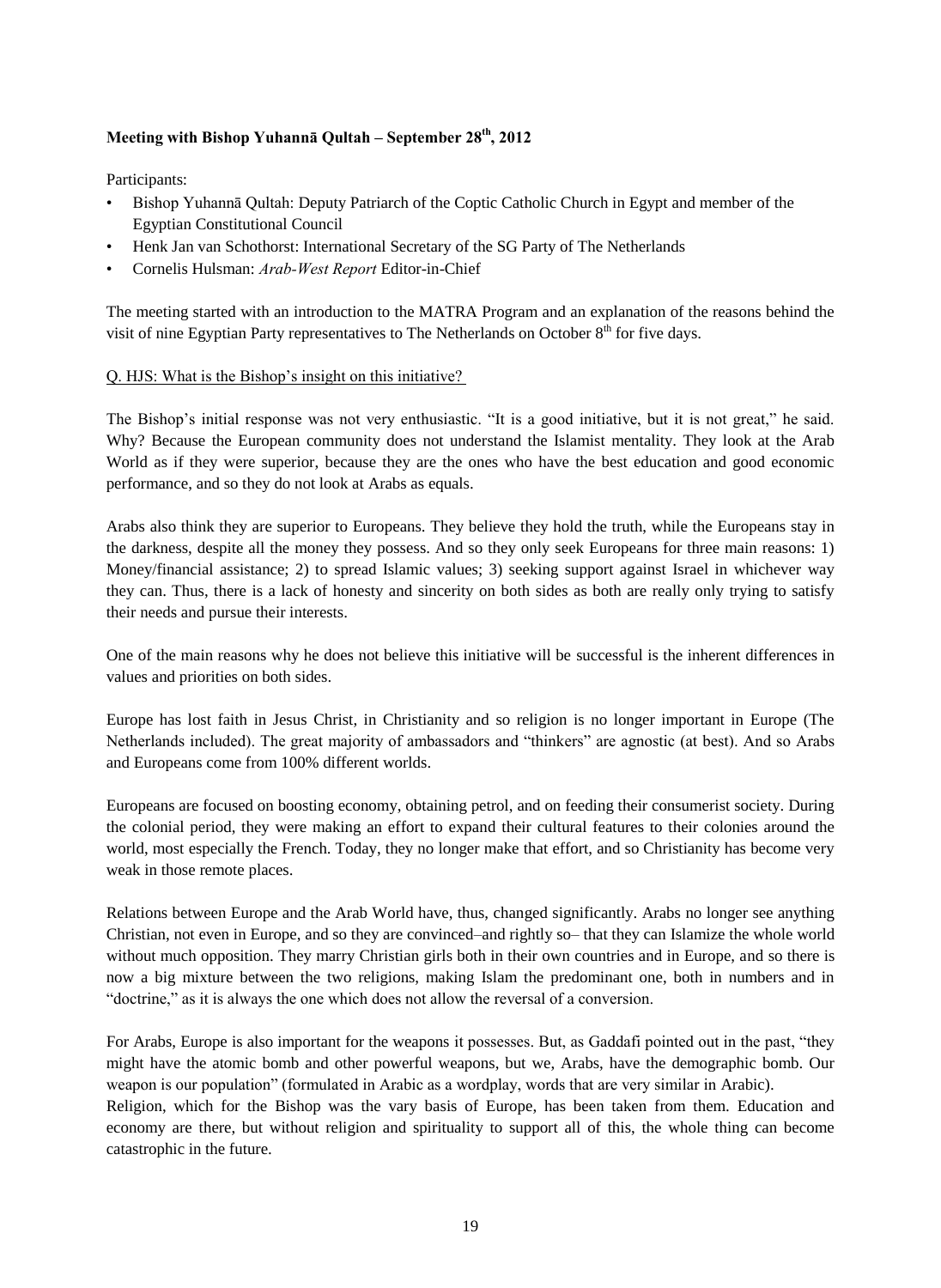Arabs, on the other hand, have no education and their economy is debilitated, but their faith and religion are strong and growing stronger. Their world shows no signs of modernization, but it does not matter so much as, for most of them, there is nothing else but God. They are extremely committed to their faith and it is through that same faith that they move. Muhammad 'Imārah's article (a fanatic Islamist) shows this very well as it is entitled, "How to Islamize the modern civilization and not modernize the Islamic civilization".

"Why does the Muslim Brotherhood have power?" the Bishop asked rhetorically.

In the Bishop's view, their electoral results were but expected as 40% of Egyptians are analphabet, poor, jobless, and without prospects of a better, brighter future. As a consequence, they all turn to God to answer their prayers.

The MB gave out food during elections, giving the people the impression that, always through God and Islam, they would be the ones providing them with a future. They were not buying their votes, per say, but in the end that was the effect their actions had.

Schools in Egypt are also very Islam-oriented, and so people are "brainwashed" at a very young age. Thus the Revolution naturally got them to elect Islamists as their leaders.

The United States provided 50 million dollars to Mursī's political campaign as they want to secure normal oil supplies from the Middle East, Egypt's Peace Treaty with Israel, and regional stability. So this situation is also a result of the Westerners' unwillingness to acknowledge the existence of minorities and the internal constitution of Middle Eastern countries.

The question for the future is not really if Arab countries can truly develop into democracy, it is how to push Islamist fundamentalists away from power. With Islamists leading the country democracy is impossible to establish. This might result in a second round of revolutions throughout the Arab World (Dr. TS: ?????!!!!!!!).

The Israeli-Palestinian conflict is another issue that will be on the table. For the Muslim Brotherhood, cooperating with the U.S. is not a problem. As the Sinai Peninsula is chaotic, the MB would be keen to have Hamas occupy it. Given that this organization is supra-national and advocated for Arab countries to be united, it does not really matter to them if Palestinians occupy the Sinai (Dr. TS: ?????!!!!!!!!!).

## Q. HJS: What is the Bishop's insight on the Copts/Christian's situation in Egypt?

According to Hillary Clinton, after the Revolution, over 100,000 Copts went to the U.S. In the Bishop's opinion, this number has been exaggerated by Najīb Jubrā'īl. Rather, there were only around 20,000 Copts who went there.

In Bishop Yuhannā Qultah's perspective, neither the U.S. nor Europe is very interested in Christians all over the world. Rather, they use them as means to achieve something else of interest to them. If they really did care, they should speak to the Muslim Brotherhood and the government in order to have them accept and take in account the minorities living in Egypt. The Western countries might argue that they help by opening their borders, but that is not enough. People do not want to leave their country. And sometimes, when they do, they are not necessarily better off.

Concerning the accusations of Islamists kidnapping Christian girls and women, the Bishop says that it does happen, and when it does, it is tragic. However, it is not a recurrent practice. Egypt is a safe, peaceful country for the most part, and Christians generally hold good relations with Muslims.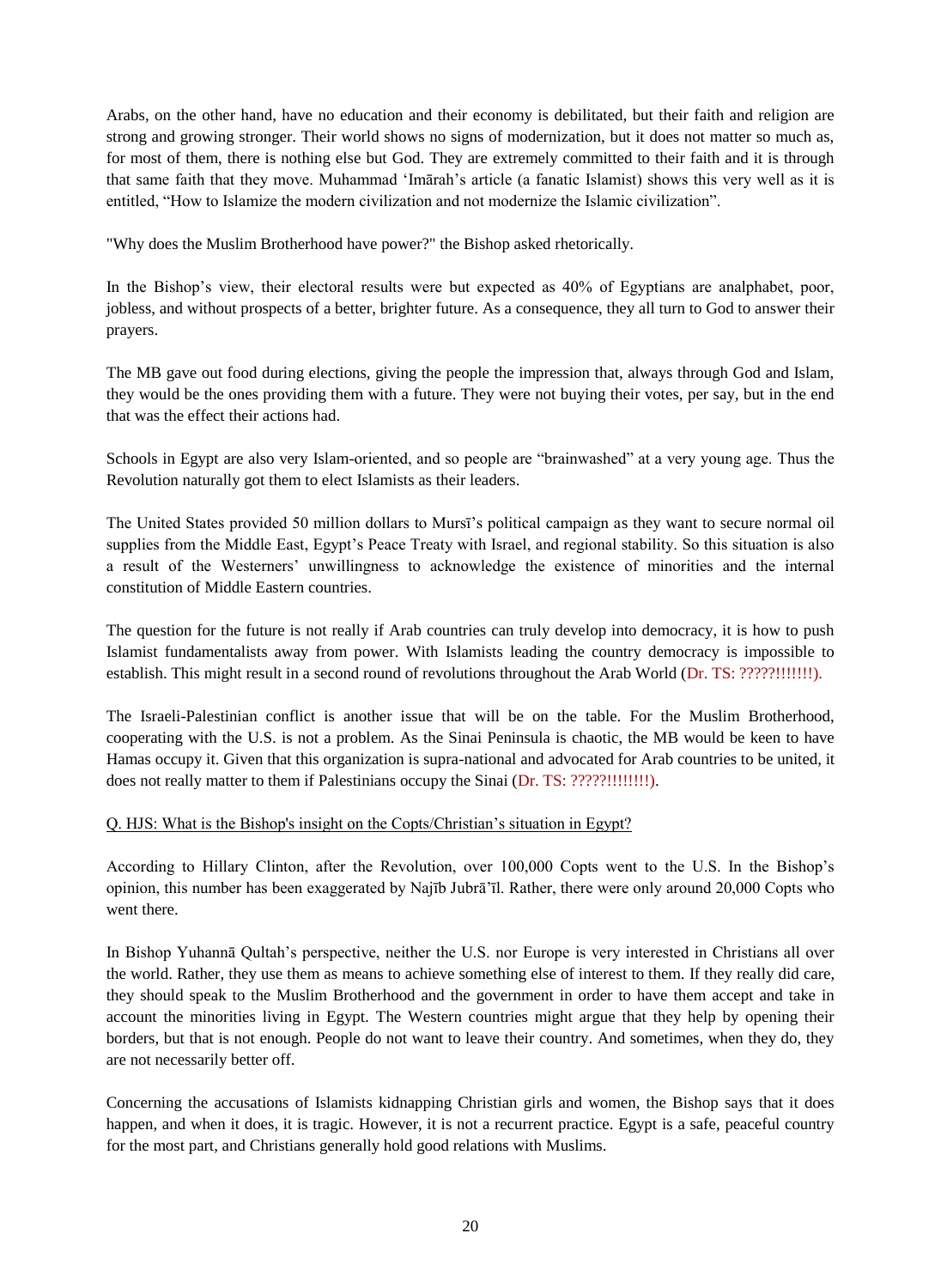The real problem lies in the vision the Muslim Brotherhood has of Europe and the relationship it has with European and Western countries in general (Dr. TS: ????????!!!!!!!!!).

Q. HJS: Does the Bishop believe Islamists will have similarly good results in the next election?

No. The Bishop is certain that the Muslim Brotherhood and al-Nūr Party will not obtain a majority. However, the MB has appointed several of its members as governors, editors-in-chief of prominent media, directors, bank managers, etc., and so they will use them for their own benefit as much as they can.

Their electoral achievements will also, of course, be dependent on the Constitution. The Constitutional Assembly has only thirteen Christian members (he being one of them), thirteen liberals, and the rest are either Islamists (50%) or friends of the Muslim Brotherhood (20%). And so it is not going to be easy to have a balanced, just, and coherent Constitution.

Some of the Islamists' ideas and proposals are of particular concern to the Bishop. Both the FJP and Al-Nūr Party members have been pushing for lowering the legal marrying age for women to 9 years old (or even before, if their menstruation arrives earlier–as the Qur'ān states that, from that moment on, they can be considered women already) (Dr. TS: NOT TRUE!!). Also, they advocate that men can legally have four wives, which, in the Bishop's view is the same as legalizing organized prostitution (Dr. TS: It is already legal in the current law to marry four, so what is new????). But in Europe, values are denigrating as well, the Bishop said. Prostitution is being legalized, it is acceptable for anyone to have intercourse with more than another person in the same day, and Europe has, surprisingly enough, also been allowing Muslim men to get married in Europe, having already a wife in their countries back home. Worse than that, Mr. van Schothorst added, they have been given financial help for each of their children, of their various wives, outside The Netherlands, but this practice has been stopped now by Dutch authorities.

It is mostly a matter of mentalities. And mentalities are the hardest thing to change. How can we do that? People should learn how to be critical. Self-critical, if possible. This would be a good idea, although one that requires some planning.

Europe, or at least some European countries, will become Muslim within around 20 to 50 years. Regardless of how long, the Bishop warned that, more and more, the question Europe will have to ask itself is: "To be or not to be". With the percentage of marriages falling steeply (in France, for example, 75% of the marriages are either civil or the couples are simply "living together"), a weakened Christianity, and a general lack of religion and of children, Muslims have their "invasion" incredibly facilitated.

Regardless of Europe changing the present course of things or having a Muslim majority in the future, there will still be need for dialogue. The problem is that Muslims feel more confident than ever that their moment to expand and reach out to the world is coming, and so, they have never been so at ease and unwilling to change their mentality. Why let the world change the Islamic mentality if they can have the world Islamized?

"Islam will change," Bishop Yuhannā Qultah said, "slowly, but I believe it will change. In the meantime, however, more «factions» will be created, making peace harder to achieve in the short and medium-term" (Dr. TS: Why are some people trying hard to change others?????!!!!!!!).

The Bishop has been a Theology and Philosophy professor at Cairo University and has been asked frequently why he is not a Muslim since he had studied Islam and the Qur'ān so thoroughly throughout the years. The Bishop always gives the same answer: "I compare Jesus Christ and the Prophet Muhammad–their birth, their lives and their messages–and I prefer Jesus Christ and believe Him the most".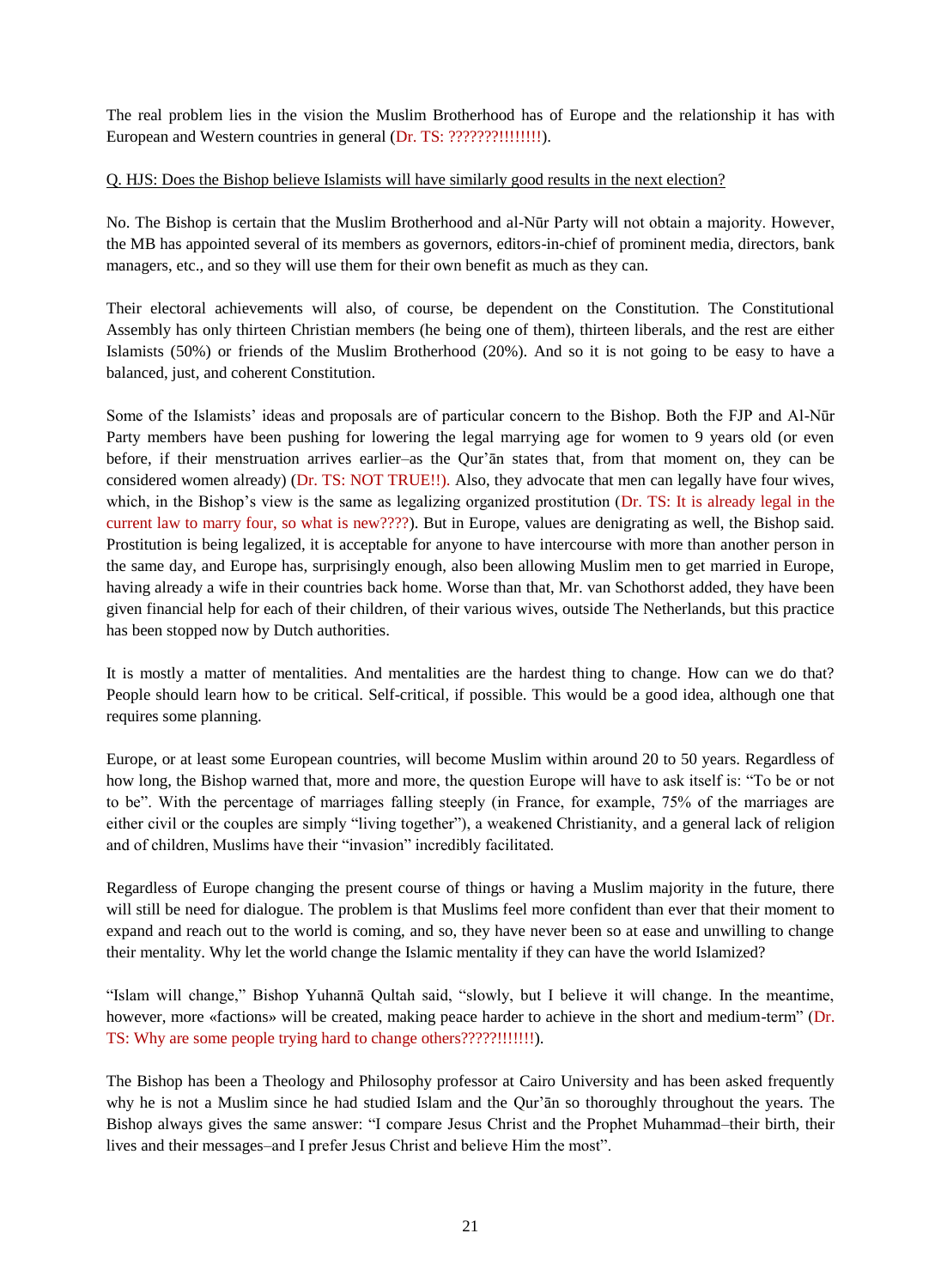Mr. Henk van Schothorst asked: Muslims in Europe do not practice their religion in the same way as Muslims here do: they do not pray on the streets; on Fridays streets do not get packed with people waiting to get in a Mosque. So does this mean Muslims are changing in Europe or that they simply keep to themselves and are more discreet about it?

Bishop Qultah: They are more discreet about it at times, as some can recognize the value of freedom; at other times, however, they become even more religious, except that they keep it to themselves. And the reason why this happens is because they are not welcomed in the West.

In order to increase understanding and build a healthy relation between the West and Arabs (especially Muslim), is to respect them, love them, and never undermine them or their culture/religion. Embrace them, help them understand the value of human dignity, especially women's dignity, and hope that such an embrace will bring about the best in them and contribute to a better, more loving and considerate society.

At the moment, most Muslims do not like Europeans. Rather, they need Europeans. For them to get to the next step and start respecting and loving them truly, Europeans need to stop focusing solely on business and economy and start looking at one another (and to "the other") with the respect and love they deserve. The Bishop himself has been applying this at the Constitutional Assembly meetings–to not only bring about arguments that could lead to an endless debate, but also speak of love. He likes Muslims and seeks good relations, so bringing about docile humor and true respect is often more effective to build bridges of communication between both worlds.

"Changing a person," His Grace added in French, "a daughter, a son, whomever—is impossible if you don't love him/her beforehand. To change the human being, you need to love him/her first. This is what is missing in Europe". And so letting Arabs cross frontiers is not the solution unless you do it with the willingness to receive them because you truly care for their well-being. Things should not always be about the money. There is already too much money, perfumes, beauty in the world, but not enough love.

That is what Christianity is all about: love; nothing else. It doesn't matter what you do in your life, so long as you do it with love and you live in a loving atmosphere.

#### Q. HJS: What is the Constitutional Council going to do?

One more month, the Bishop said, and they will be finished.

Muslim Brotherhood members who, in the first meetings were always so serious and grumpy, are now, after some weeks of talking and showing respect, his friends. So there is a little proof of how one can create a bridge between two "opposites" if love and respect are shown.

The Constitution being drafted is supposedly going to state what Egypt's official religion is, whereas the previous one said nothing about it. "Are we regressing since it needs to be stated now?" the Bishop asked rhetorically.

Shiites and other religious minorities, have no religious temples. Why not? Because they say these are not religions accepted by God and acknowledge only three "official religions": Sunnī Islam, Christianity, and Judaism.

Q. HJS: And why would they want marriage to take place at such early ages for women?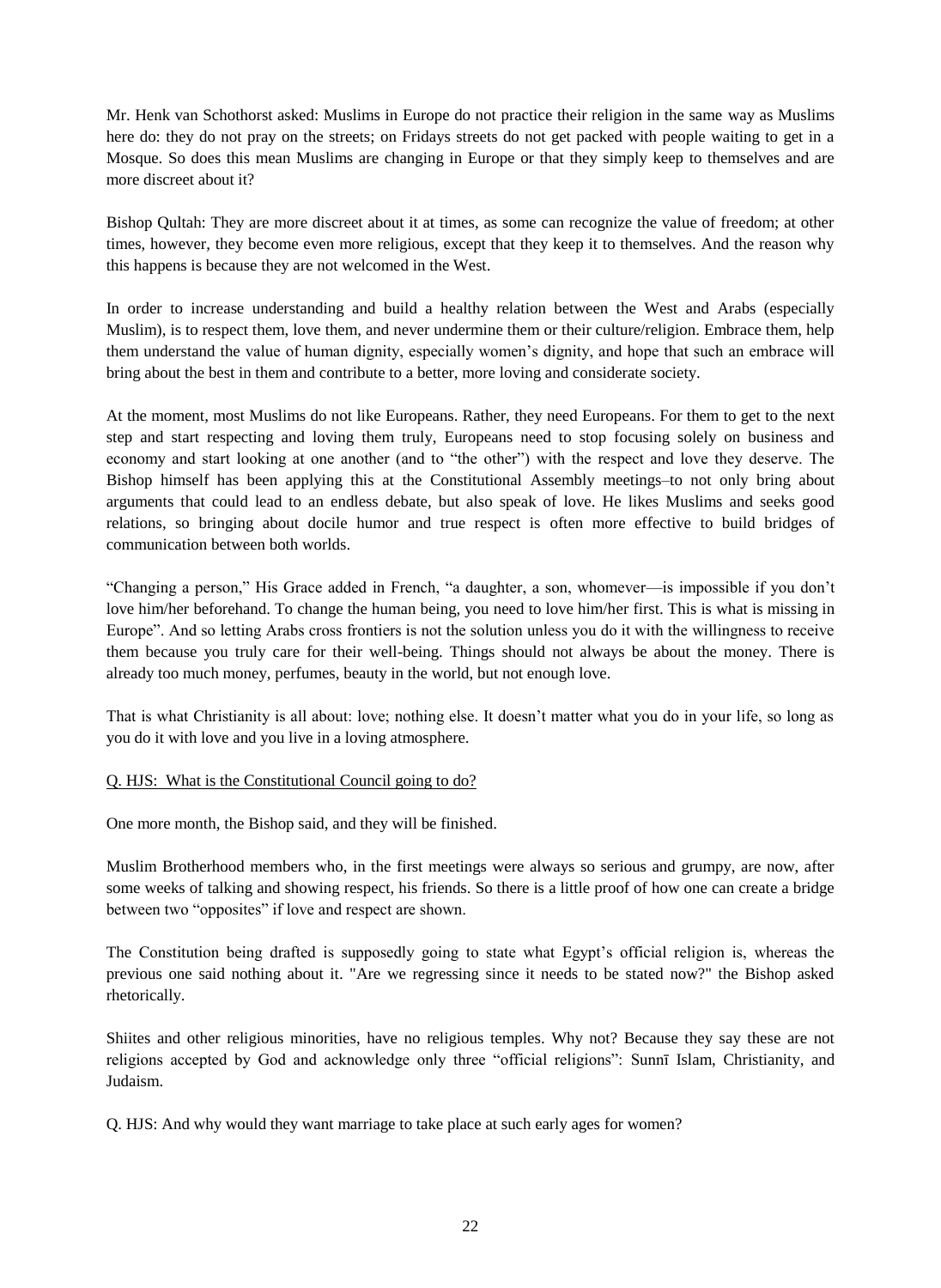Such questions need to be asked. "We must be strict and frank about this, but talk to their hearts and not just argue rationally."

# **Meeting with al-Tajammu' Party on September 29th, 2012**

Participants:

- Nabīl Zakī: Al-Tajammu' Party official spokesman, member of the leadership of the party and former *al-Ahālī* newspaper Editor-in-Chief
- Henk Jan van Schothorst: International Secretary of the SG Party of The Netherlands
- Cornelis Hulsman: *Arab-West Report* Editor-in-Chief

In his introduction, Mr. Nabīl Zakī described himself not only as a politician, but also a writer. During his lifetime he has published many books, mostly related to history as it is a great passion of his: two on the Vietnamese War, many on 19th century Egypt. Some of the book titles are *The Kurds: Legends, Revolutions and Wars*, *The Confessions of Kissinger*, *America's Political Thought and the World*, *Jean Paul Sartre – Thinker, Militant and Human,* and *Press and Press Men*, which referred to some of the problems in the Egyptian press and within the party.

## Q. HJS: What was Mr. Zakī's motivation to write all these books?

When you start by choosing journalism as profession, Mr. Zakī said, it means you have certain ideas, principles, and philosophies. You use the press–in the form of news, comments, and articles–to communicate them and make them available to a wider public. Some topics and big issues need to be explained and analyzed through books.

Personally, he much prefers discourse on democracy, human rights, and social justice: all issues related to human dignity. Thus, he uses his writings to educate people, to make them aware of certain problems and help them figure out solutions. For example, he has publicly condemned torture in the past years, making facts available to discourage all those who want to deny it.

In the planning of the visit of the delegation to The Netherlands, Mr. Nabīl Zakī was confused: Mr. Cornelis Hulsman had mentioned in an e-mail the "need for unity in diversity," "finding solutions in unanimity," and "go[ing] beyond the political party's sphere to focus on Egypt". Surely Mr. Hulsman could not expect them all to agree on many matters.

Mr. Hulsman quickly clarified his request: of course he did not expect all the parties' representatives to agree on all matters. However, he would like them to understand and agree on the basic premise that this initiative can be very beneficial for democracy in general; for each political party in concrete; for the stabilization of Egypt and, thus, for all Egyptians as well. Having this in mind, it would be important that each party representative tried to show as much sympathy with the idea as possible because, if serious conflicts were to come up in the face of those who are offering help, they might step back and give up.

# Q. HJS: How does Mr. Nabīl Zakī see the MATRA South Program and a possible request for the Venice Commission's help with the technicalities of Constitution-writing?

The National Constitutional Assembly only represents the Muslim Brotherhood, the Salafīs, and their allies. Together they amount to more than 65% of the Assembly's constituency. In Mr. Zakī's perspective, this is not correct, because, to write a Constitution, the "majority" obtained during one specific electoral period should not matter. Instead, every party, trend, school of thought, religion, ethnicity, and class should be included and able to participate in the writing of the Constitution, regardless of their electoral results.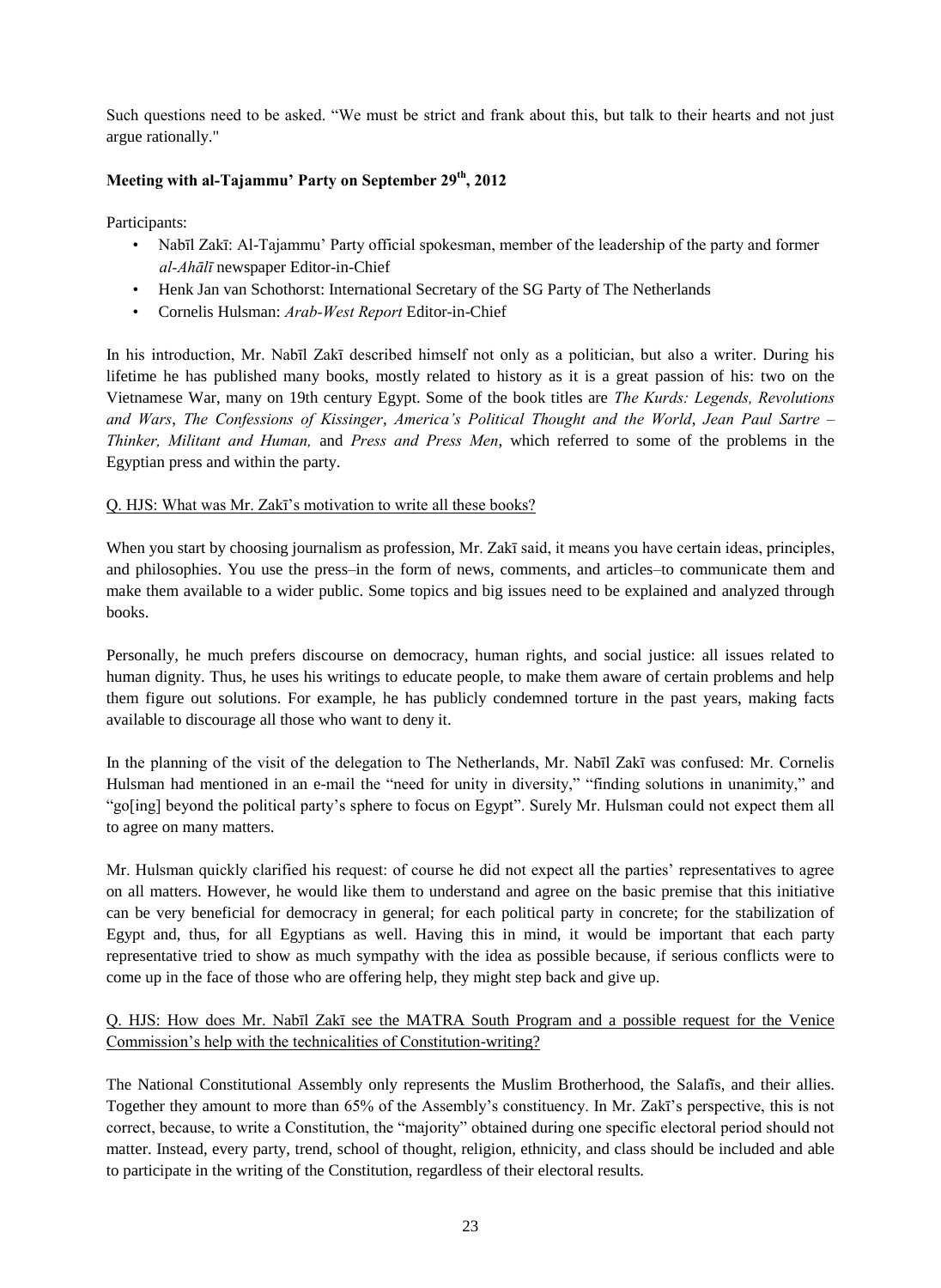Mr. Nabīl Zakī supports the formation of a civil state, not a religious one. A religious state is a threat to democracy–he himself (as a leader in the opposition), would be considered an atheist were he to oppose the religious rule or the official policy within such a state. He might even be killed. A religious state is thus a danger for those who do not abide by the state's ruling group.

Opening up to the world is important. People need to see what there is out there, to learn and to take in what is smart and useful and dismiss what does not apply, what has failed, and what is not pertinent. Mr. Nabīl Zakī has travelled a lot and visited a lot of countries. Through this he has had contact with much of mankind's heritage and learned that religion should be a permissive thing; something that is neither closed nor narrow-minded, for fanaticism does not allow for freedom of thought and without it a society cannot evolve.

### Could the Parliamentary Representative Democracy of The Netherlands be applied in Egypt?

Concerning Mr. Zakī's remark that "majorities should not write Constitutions," Mr. Henk Jan van Schothorst pointed out that Holland, not believing that majorities should neglect the rights of minorities either, adopted a political system that gives space for everyone to express their opinions. There is certainly permanent tension in the Parliament as no one party can be discriminated and impeded to express its position, but despite all the discussions, they have managed to maintain a nice balance and they are generally happy with the system. So long as everyone accepts the basic freedoms of speech, assembly, expression, etc.

Mr. Zakī clarified immediately that as a leftist, he believes in the original and the positive content of liberalism, and so all those freedoms are absolutely sacred to him. To the Constitution Assembly members, however, it is less clear that they matter all that much. As an example, it is often referred that "sovereignty" is God's. God is discussed more than rules, laws, and the Revolution itself. It has even been considered in the meetings of the so-called Constitutional Assembly that there should be no Presidential elections so that Mursī can keep his post. When Murs<del>t</del> got elected there was no Constitution and thus he had no definition, no clear limits to his authority. Now, while stipulating such articles in the draft of the Constitution, Mursī has an invisible hand in it, and so it is dangerous. There must be new Presidential elections after having a real democratic Constitution of a civil and modern state.

Women have been mentioned in 3 or 4 articles, and they are all conditioned by the *sharī'ah*. So what we see is that the religious law is the ultimate "referee" to the main document that will be the basis of a whole nation and a religious state.

It has also been suggested that newspapers can be conditioned and possibly even closed if they make people "perplexed or confused"–two very broad words that put in danger freedom of thought, speech, expression, and press.

"Some have suggested to have a referendum on the main articles of the Constitution. You know what they responded? 'No'". Mr Zakī believes that the referendum itself would be just a formality. He expects a storm of religious propaganda and hysteria claiming: "If you say yes, you will go to Paradise; if you say no, you will go to Hell". He also does not expect a real dialogue in society about the articles of the Constitution.

Mr. Zakī also expressed his unhappiness with some of the so-called "liberals" in the Constitutional Assembly. "We appealed to them to retire from the Constitutional Assembly, as the people who used to applaud those men are now unhappy with them for still being a part of it."

With the Muslim Brotherhood increasingly dominating the Ministry of the Interior, the mass media, the national newspapers, the governors, the national security, and now trying to control also the al-Azhar (which is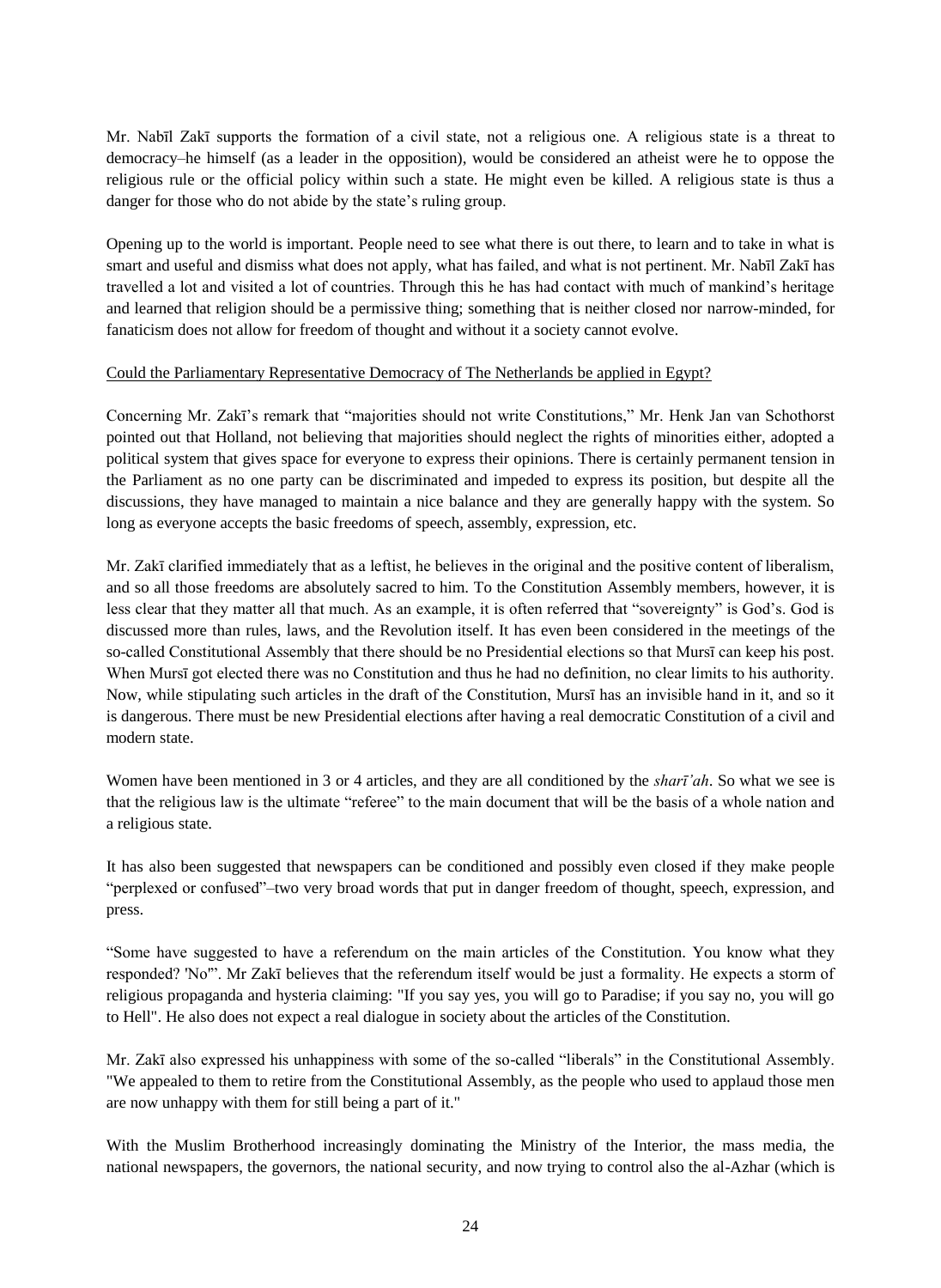led by men that are too progressive for their liking) and the judicial system, Mr. Zakī cannot allow himself to be very optimistic about the future.

"The only hope we have," he added, "is if liberals can coordinate efforts and join in a united front for the next elections". Something good can only be achieved if they do so. For Mr. Zakī, the proof that such a union, if formed, could be preeminent is the numbers achieved by the many liberal candidates in the first round of the Presidential elections. Had liberals not been divided and put forward instead a single candidate, they would have won.

For Mr. Zakī, however, the country could experience another revolution. IMF conditions are harsh because it will include the ending of subsidies on goods or items necessary for poor people. Everyone knows that, if such subsidies were to be canceled, the prices would increase brutally, an effort is being made by us not to fulfill the agreement with the IMF. If this happens though, those who were hungry before and remain so and those who were not hungry before and became so will be severely disappointed and go back to the streets.

### Q. HJS: What is al-Tajammu' Party position in the current political system?

"Socialism," to Mr. Nabīl Zakī, does not mean the exclusion of the market economy, but rather the introduction of a social dimension to it.

Some capitalists are wise and know that, if they give their workers what they deserve and an extension of their rights, they will be more committed to their work, stay longer, and work better. Others, however, are shortsighted and just want all the profits to themselves, as quickly as possible, creating acute social contradictions and a class struggle in the country,

Mr. Zakī clarified. Thus, he calls for a civil state, one that keeps religion in a place where it can be respected by all, but never used to deceive people and exploit them, as it would be harmful for the religion itself.

As Mr. Huslman pointed out, however, Egyptians are a largely religious people, so that needs to be taken in consideration when proposing such a major transition to a secular modern, democratic, and civil state. Mr. van Schothorst added that, regardless of religion, what should really be emphasized is the utter respect for classical basic rights–not in a hierarchy (having ones more important than others), but all at the same level of priority and importance.

Mr. Zakī agreed with both interventions and asked rhetorically, "So what is the solution?" Some of his friends did vote for the FJP, but they have admitted they regret it and will not do it again. They are Muslims, like most Egyptians, and people to whom religion matters a great deal. But this does not mean the state should be religious. "We have many *shaykhs*–scholars–in Egypt who can explain and deal with religion in a correct and enlightened way, and still have the society progress."

The old regime was strongly supported by great business men such as Ahmad 'Iz who were very much criticized in the Revolution. However, that is not being changed with this new government. All they are doing is changing from one group of businessmen to another group of businessmen such as Khayrat al-Shātir and Hasan Mālik (both prominent Brotherhood businessmen), for example, who are making great profits through commercial activities and trade, supported by this new government.

Al-Tajammu' Party was part of the Egyptian Bloc. Mr. Zakī represented the party in coordination of the lists of candidates according to a proportional system and single seats. The problem was that many of those involved from other parties did not have much political or electoral experience. When choosing a candidate, while some chose him for his popularity and experience, others promoted their own party leaders, threatening to leave the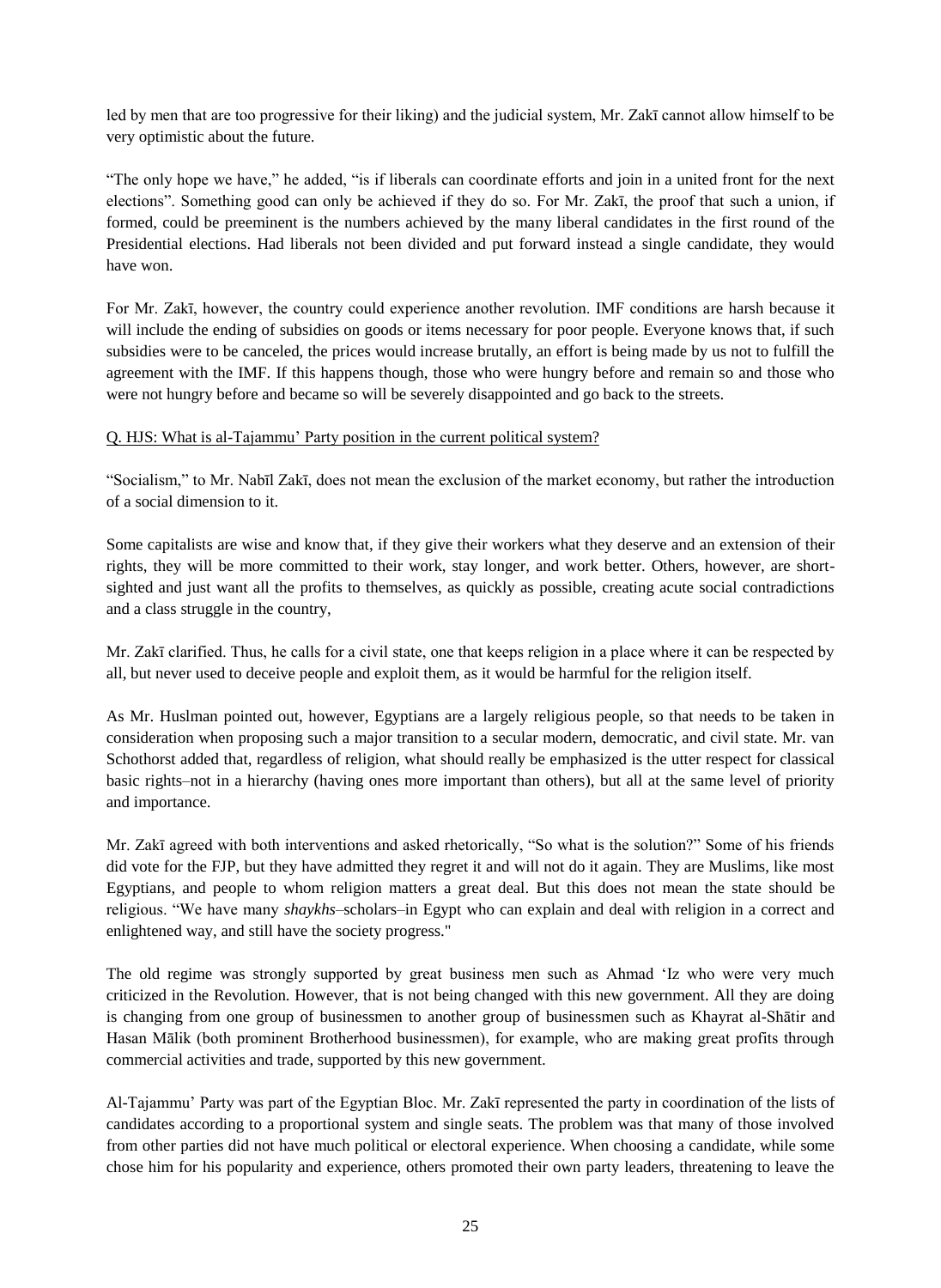coalition if they were not chosen. Too many concessions needed to be made in order for all to be one bloc and the parties did not succeed in many cases in choosing the convenient or suitable candidate. Instead, they started tearing each others' parties apart and thus ended up even more divided than before.

Nabīl Zakī's goal now is to build a new leftist coalition of 10 parties and ally it with another coalition of liberals led by 'Amr Mūsá and Hamadīn Sabāhī. The idea is to make alliances with everyone, appeal to the common priorities of defeating the ruling party that is in power today, and save the civil state. It is fundamental that they all learn from their past mistakes of not uniting for parliamentary and presidential elections. This has resulted in the Islamist majority, offered to them on a silver platter due to the supporters of the civil state's lack of willingness to cooperate. At this time, effective cooperation and dialogue among the defenders of the civil state with respect and civility is more important than ever.

Egyptians are often sensitive about their own religion, especially with Westerners, and this will be felt in The Netherlands. But those who first distorted the reputation of Muslims around the world were Muslims themselves: *al-Qā'idah* on 9/11, the Taliban destroying the Buddhist statues, etc. "If I am discussing something in the Torah, I am not despising the religion. Of course I should respect religious people and their views, avoid using impolite words and expressions. But things need to be discussed. To be sure, such issues should be talked over using valid arguments put in a civilized way, but it is important to have in mind the fundamental freedoms of respectful opposition and criticism," remarked Mr. Zakī.

### Q. HJS: How can the liberals best prepare for the parliamentary elections that are coming up?

New parliamentary elections are expected to take place in the beginning of the year 2013. An important part to this, however, is the Constitution.

Mr. Hulsman passed on to explaining how the Venice Commission could provide assistance to the Constitutional Council, not making reference to its content, but rather to the technical features it should have in order for it to be clear and coherent as the legal document that it is. For such help to be granted, however (and as mentioned previously), the parties need to agree to it unanimously.

Mr. Nabīl Zakī agrees to accept the help of the Venice Commission, and so Mr. Cornelis Hulsman should expect his support for the initiative. He considers this an even more fundamental proposal as, in his view, there are members of the Constitutional Assembly that do not know as much as the very meaning of Constitution, given that they were chosen not for their expertise or knowhow, but rather for simply belonging to this or that party.

Even as the spokesman of al-Tajammu' Party, Mr. Zakī no longer has a role, and he attributes the blame "to the so-called Supreme Council of the Armed Forces, who handed over the country to the Muslim Brotherhood step by step". He is now worried about the new law on political parties. The 1971 Constitution stipulated that each and every party that made reference to religion was to be banned. This norm, however, was now removed from the Constitution, and so at the moment there are around seven or eight religious parties (Al-Nūr Party and others) who focus almost solely on having their way of thinking prevail at the expense of the other religious communities' rights, which they can do openly and legally. They are against Christians; they intend to take away women's rights; they push to lower the legal marriage age, etc.

In Mr. Nabīl Zakīs's view, it is the SCAF's fault that this is happening. The transfer to Islamists was done on purpose so that, under religious parties' leadership, the people's main focus will be on marginal matters and not on things that really matter to get this country back on its feet.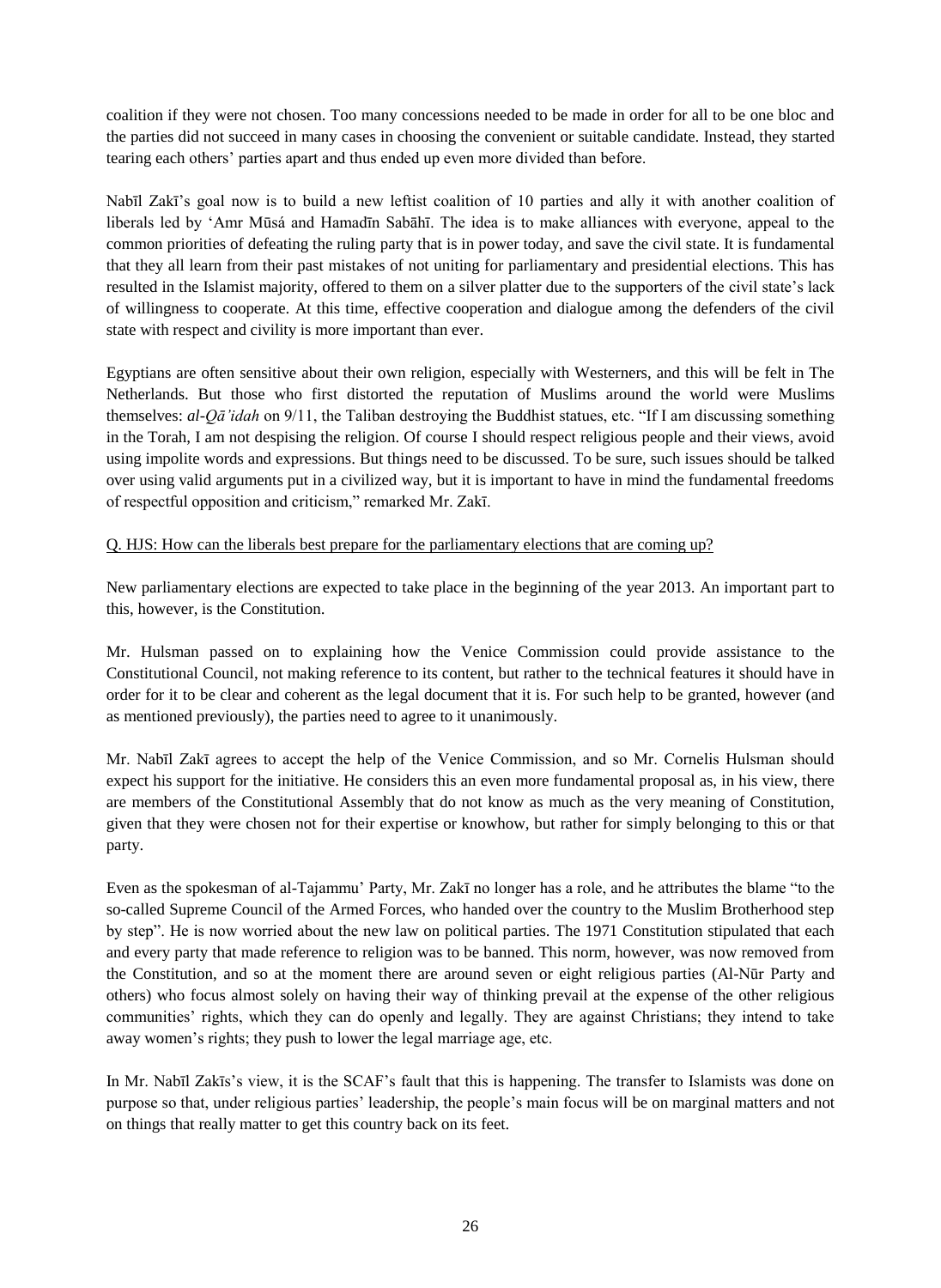Mr. van Shothorst, responded that provisions need to start being made for the upcoming elections. His party, SGP, starts to prepare for elections over a year before they take place because there are a lot of things that need to be taken care of. It is an important part of the party's job, and so its members need to update their manifesto, outline a marketing strategy, work on the posters and propaganda, etc.

It is fundamental for al-Tajammu' Party and for all other liberal and socialist parties to start preparing for elections now. If their goal really is to overcome the Muslim Brotherhood and al-Nūr Party in the next elections, there is not one minute to waste. They need to organize themselves and work on the image and message they want to pass on to the Egyptian people. They need to appear as a consistent body, a reliable group of individuals, and this requires time to inform the voters on their intentions and goals properly.

Mr. Zakī, however, is quite sure that, so long as they can reach the population outside of Cairo and Alexandria, they will be able to gain more voters. During the last presidential elections, he added, there were threats made by Islamists that, if Mursī would not get elected, they would burn the country down. This frightened the SCAF who, despite starting out by declaring "Religious state only over our dead bodies" and, "A civil state? Of course! It is a matter of national security! We need to defend the civil state," ended up supporting the Muslim Brotherhood themselves out of fear.

## Q. HJS: How can al-Tajammu' Party best take advantage of the MATRA South Program?

Mr. Hulsman pointed out that the most likely allies of al-Tajammu' Party in The Netherlands with whom it could create strong and mutually-beneficial bilateral relations would be the Dutch Labor Party (PvdA) and the Socialist Party. It would, thus, be very advantageous for Mr. Zakī to try to establish contact with these parties, which will surely be interested in creating ties with Mr. Zakī's party within the MATRA Program and would be willing to assist in multiple ways: training, transmission of expertise on organizing and structuring the party, manifesto writing, and so on.

It is important however, as Mr. van Schothorst pointed out, that the parties do not see this initiative as an unlawful and disrespectful intervention in Egyptian internal affairs. The SGP representative remembers quite vividly that when some people, included himself, were informed that Iran was providing some expertise to Dutch parties, they were not comfortable with it, and so he wants to avoid creating a similar sentiment in Egyptians. If Dutch parties lose the sense of what their place is, they will get nowhere. It is important to keep in mind indeed that external interference, in general, is not seen as something positive in Egypt, Mr. Zakī warned.

Mr. van Schothorst explained the aims of The Netherlands Institute for Multiparty Democracy (NIMD) within which he has been representing the SG party for over four years. This institute's three main goals are: 1) Build political parties' internal structure; 2) strengthen multi-party political systems; and 3) work on the connection between the political parties and civil society. To be sure though, assistance is purely technical, not ideological.

In order not to compromise the effectiveness of this delegation's mission, Mr. Huslman said that there would be no media interviews before the end of the delegation.

## Q. HJS: How prepared is al-Tajammu' Party for elections at this point?

Mr. Zakī assured that the leftist and the liberals are doing their best to coordinate their efforts and unite for elections. However, the lack of a defined electoral law is delaying them. Will it be a single-seat parliamentary election or a proportional system? In question is also the integrity of the electoral committee, as some members of the MB have shown interest in canceling jurists' supervision of the election.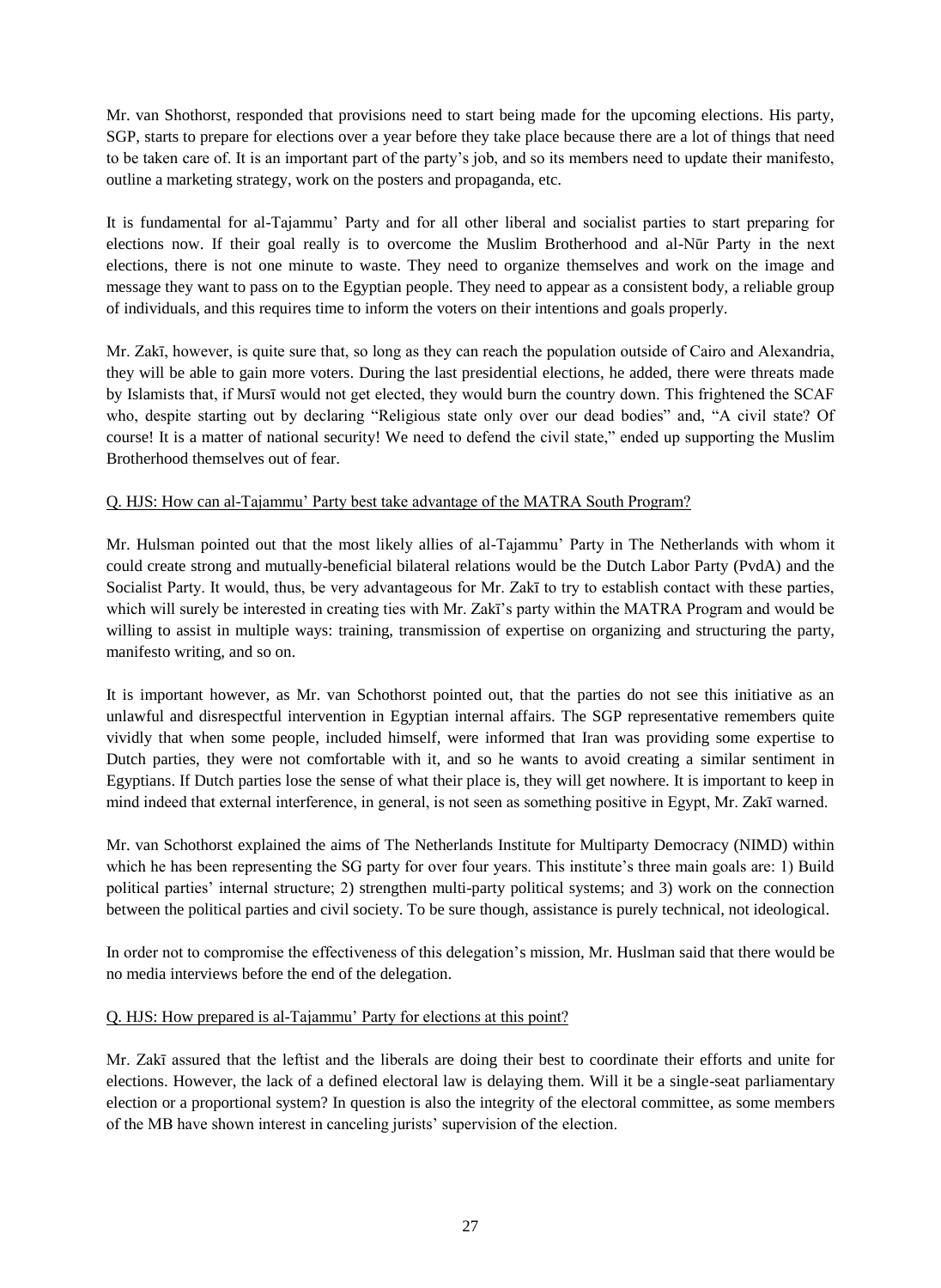There are local Al-Tajammu' representatives all over Egypt. The contact is made through the internet, visits are made for important issues to be discussed, and there are internal publications that allow for members to make remarks, ask questions, and show different perspectives. Al-Tajammu' also benefits from having headquarters in every governorate, but they are in need of more popular activities that will open the party members' mind and have more members integrate it.

Egyptians suffered a lot under Mubarāk and Sadāt as al-Tajammu' was the only party in the opposition. They were arrested and tortured and the regime opposed popular gatherings and prevented the party from having direct contact with the people. At the moment, al-Tajammu' has the biggest number of workers' membership in the party, of which about forty are leaders of labor-trade unions. They are now working on re-activating the popular movements.

The student organizations, which were so active in their times, were banned, and so they need to be re-activated as well. The MB is very influential among students, but Mr. Zakī believes al-Tajammu' Party may start small, but gain influence among the younger generation as the MB is now starting to lose some of its influence in that circle.

Mr. van Schothorst pointed out how fundamental it is that the party shows good, strong ideas. Mr. Zakī showed him al-Tajammu' Party's program: "For the building of People's participation in Society–for Egypt as a homeland for freedom, socialism and unity." According to Mr. Zakī, it is a book that talks about politics, economy, family, environment, and which would be good to translate to English (at the moment there is only a summary written in that language).

Mr. van Schothorst, however, alerted Mr. Zakī to the need for periodical actualization of the program, with a specific platform on what the party's goals are in the short, medium, and long term; what are their economic principles; what is the party's perspective on the events taking place right now in order to be better aligned with the upcoming election. The program is good, but it was written before the Revolution.

There are, however, some drawbacks that need to be taken in consideration. Parliament has been dissolved in June according to the decision made by the High Constitutional Court. President Mursī still tried to reverse the decision as he was unsure the Islamists could ever get such good results again. The Constitution, in the meantime, needs to be written and a referendum will take place right after.

Only then can the date of the next parliamentary election be set and the election law defined: if the proportional system is adopted, the electoral districts will be wide–almost the size of governorates; if it is single seat per district, the electoral districts will be a lot smaller. It is also unknown if the 50% peasants/workers role will be maintained, as some are for it and others oppose it. Mr. Zakī himself would like it to be abolished, but in his party it is quite popular.

#### **Meeting with Delegation Members for the visit to The Netherlands on September 30th, 2012**

Participants:

- Dr. Pākīnām Sharqāwī: Assistant President (host)
- Nabīl Zakī: Al-Tajammu' Party spokesman and former *al-Ahālī* newspaper Editor-in-Chief
- George Misīhah: Former Member of Parliament for al-Wafd Party
- 'Amr Sulaymān: Free Egyptians Party
- Dr. Tāriq Sha'lān: Al-Nūr Party
- Dr. Ahmad Kadrī: Al-Nūr Party
- Dr. 'Amr Darrāj: Freedom and Justice Party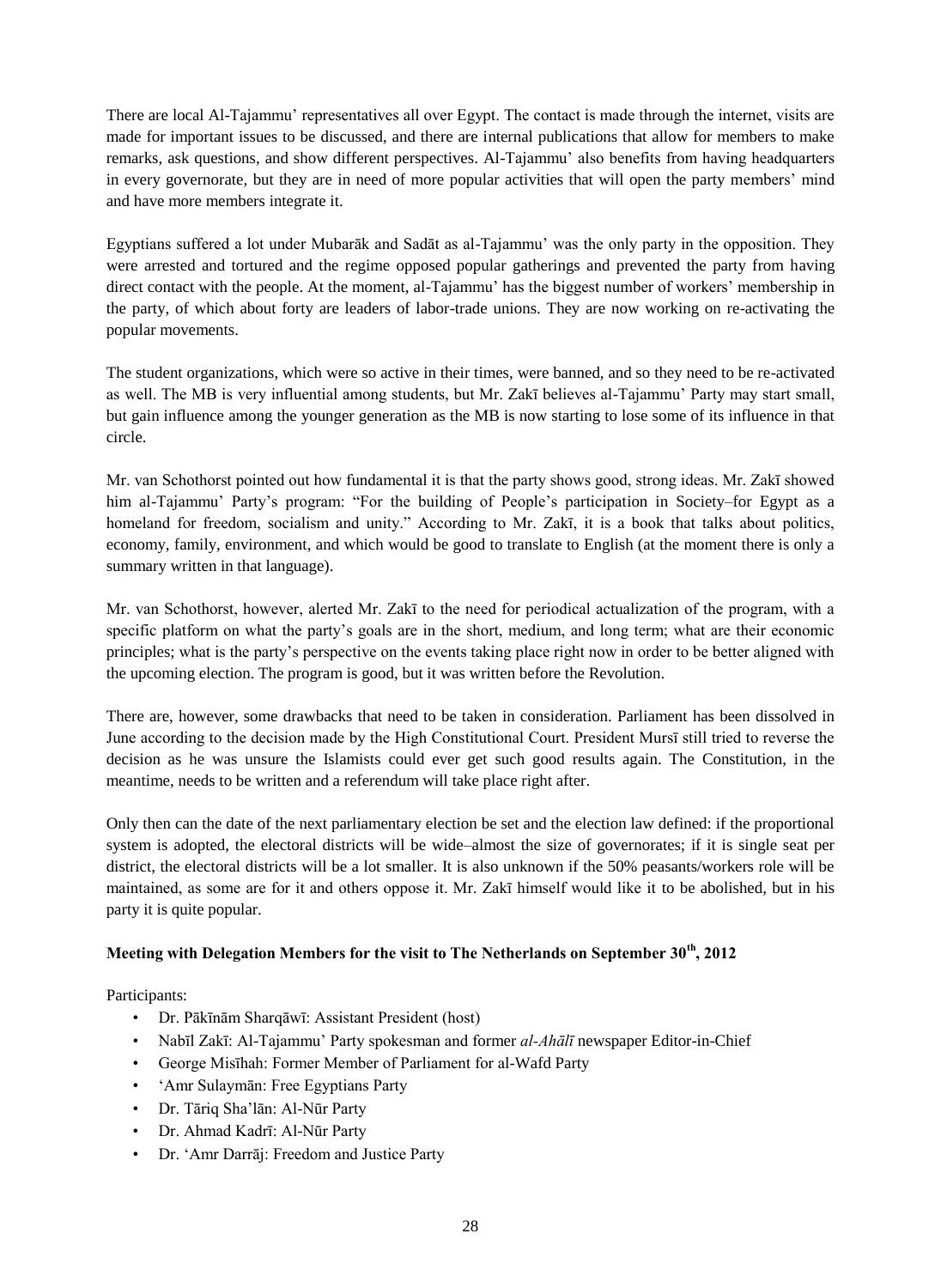- Dīnā Zakarīyā: Freedom and Justice Party
- Henk van Schothorst: International Secretary of the SG Party of The Netherlands
- Cornelis Hulsman: *Arab-West Report* Editor-in-Chief

This meeting had as its main goal informing the chosen representatives of the main Egyptian parties enrolled in this visit about the procedures, expectations, and purposes of their visit to The Netherlands, as well as about the schedules of flights, conferences, and meetings that were going to take place during those five days in Europe. In addition, it was expected from the members to pose questions or ask for some clarifications.

During presentations, most of those present pleaded for respectful, effective, and comprehensive dialogue between the members of the delegation in a collective effort to serve their country well, more so than their individual political parties.

Mr. Cornelis Hulsman went through the program—every person in the room had received a copy, referring to several essential points and travel details that were important to bear in mind.

The members of the delegation were pleased to learn that the Egyptian Embassy in The Netherlands was going to organize a reception in their honor. In the past, embassies were only keen to receive members of the National Democratic Party and were rarely interested in matters of this sort. This time, on the contrary, the Ambassador showed eagerness to receive them as he was himself very pleased with this initiative.

The state-to-state cooperation of the MATRA Program was to be postponed as there are still many things to be defined on Egypt's side, but the party-to-party cooperation was already in progress and will be discussed thoroughly during the 5 days. Mr. Hulsman said that it is important to bear in mind that within the Dutch party system there are parties, mainly the PVV, who have taken actions in the past that displeased many Muslims. One of such actions was the launching of *fitnah*, a very strong anti-Muslim movie, which was criticized worldwide. *Arab-West Report* immediately showed claims in the film to be wrong by presenting questions to Muslim scholars and asking them to respond. So Mr. Hulsman himself has quite a history of clashes with the PVV. Nonetheless, this party exists, thus they might attend meetings with members of other parties. As a result, delegation members must be prepared to deal with the situation, ready to meet with PVV members if they would come, as unpleasant as it might be to them.

Mr. van Schothorst added that there is another issue that some of the delegation members might face: as the Dutch Foreign Minister is known for being very pro-Israel, it is likely that some questions will be asked, not only on Israel ,but also on other regional pressing issues such as Syria.

Another issue that will most likely be discussed is the position of Christians in Egypt. Dr. 'Amr Darrāj of the Freedom and Justice Party showed some disagreement in pressing on this matter as he does not consider it to be a real one. There are certainly social problems in Egypt, but the way this subject has been approached has only denigrated the image of Egypt abroad and does not, by any means, represent the reality in the country. Indeed, Mr. Hulsman agreed, the problems that there are have been extremely overstated to the detriment of Egypt.

The party-to-party cooperation is definitely one of the strongest and most important matters to be discussed and established during the visit to The Netherlands. The NIMD (Netherlands Institute for Multiparty Democracy), to which Mr. van Schothorst has belonged for four years as political advisor and currently as member of the Advisory Council on behalf of the SGP, has a lot of practice in providing technical assistance and it has proved beneficial to political parties all over the world.

A "Best Practices" handbook could be made especially for Egypt, taking into account its socio-political context. Such an initiative, Mr. van Schothorst remarked, could be greatly beneficial to the country.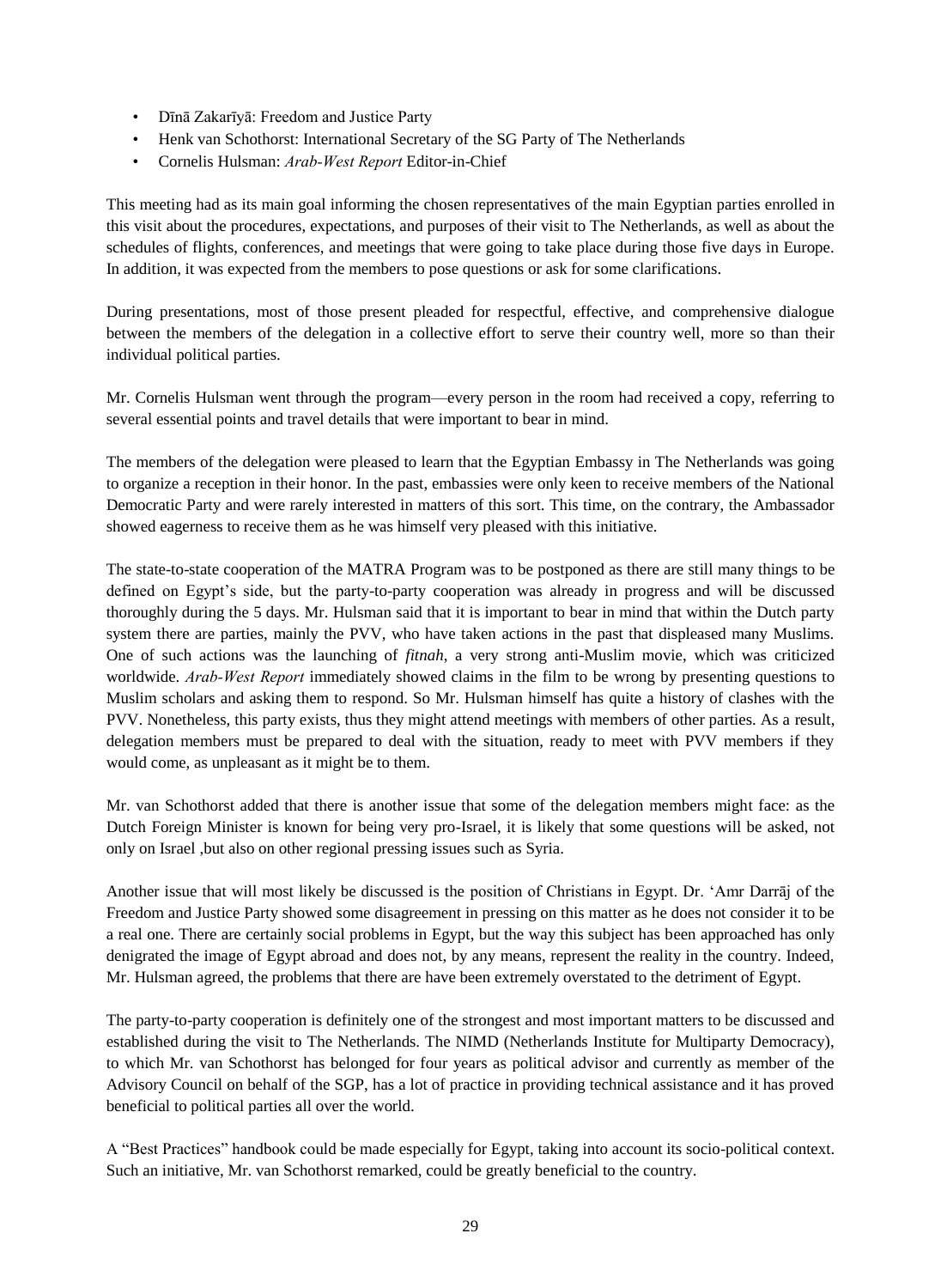Another initiative that could be very useful for Egypt is the Venice Commission's support in Constitutionwriting. Of course Egypt might choose not to accept, but it should be noted that, in case any support were to be provided, it would only be in technical terms, not ideological. In other words, rather than focusing on the content, the Venice Commission would just be focused on making sure there were no contradictions that could undermine the validity of the constitutional document.

Dr. Darrāj responded that even if some technicalities of the Constitution had already been discussed with some Ambassadors, for example, it is his and the Freedom and Justice Party's belief that there should be no formal assistance by foreigners in the writing process as this is a matter concerning Egypt and Egyptians only.

Another matter of interest to the delegation members would be to strengthen economic ties with The Netherlands. The Minister of Agriculture and Trade is expected to meet with the delegation and thus suggestions could be made on issues related to trade, agriculture, clean energy, and water management–despite the intrinsic political nature of this initiative. If they are successful, they could perhaps establish similar ties with other European countries such as Germany for example. As one of the problems that Egypt faces is the deactivation of the largest mine field in the world–located in their territory–the members of the delegation might also lobby for funding as it is a costly, complicated, and lengthy process to carry out.

# **Meeting with al-Nūr Party on September 30th, 2012**

- Dr. 'Imād 'Abd al-Ghafūr: Chairman of al-Nūr Party and Assistant President
- Dr. Ahmad Kadrī: Al-Nūr Party
- Dr. Tāriq Sha'lān: Al-Nūr Party
- Henk van Schothorst: International Secretary of the SG Party of The Netherlands
- Cornelis Hulsman: *Arab-West Report* Editor-in-Chief
- Dr. George Misīhah: Former member of Parliament for al-Wafd Party

[first part of the discussion was in ARABIC]

"Why would the Islamist Al-Nūr Party choose the Christian SG Par ty out of all Dutch parties to cooperate with within the MATRA Program?" Dr. Tāriq Sha'lān asked. Because it is easier for al-Nūr Party members to establish relations with a conservative religious party–even if Christian–than with a liberal party.

#### Q. HJS: What are al-Nūr Party's political goals?

The new Constitution, just like the old one, should declare all Egyptians equal, in rights and in responsibilities. To the present draft they are considering perhaps adding, "regardless of religion and ethnicity," albeit not considering it necessary.

Dr. 'Imād 'Abd al-Ghafūr: Al-Nūr Party is interested in having all Egyptians united, making the society homogeneous and without conflicts. For this to happen, however, everyone needs to have the national interest and common interests as their priorities. Egyptians need to look all in the same direction, because if there are conflicts and clashes, that would be disruptive for the country.

Mr. van Schothorst commented that perhaps, in order for that to happen, the Constitution should be simpler, with only basic premises from which to build the society and other laws. He had heard about an article which would stipulate the women's legal marriage age as 9 years old for example.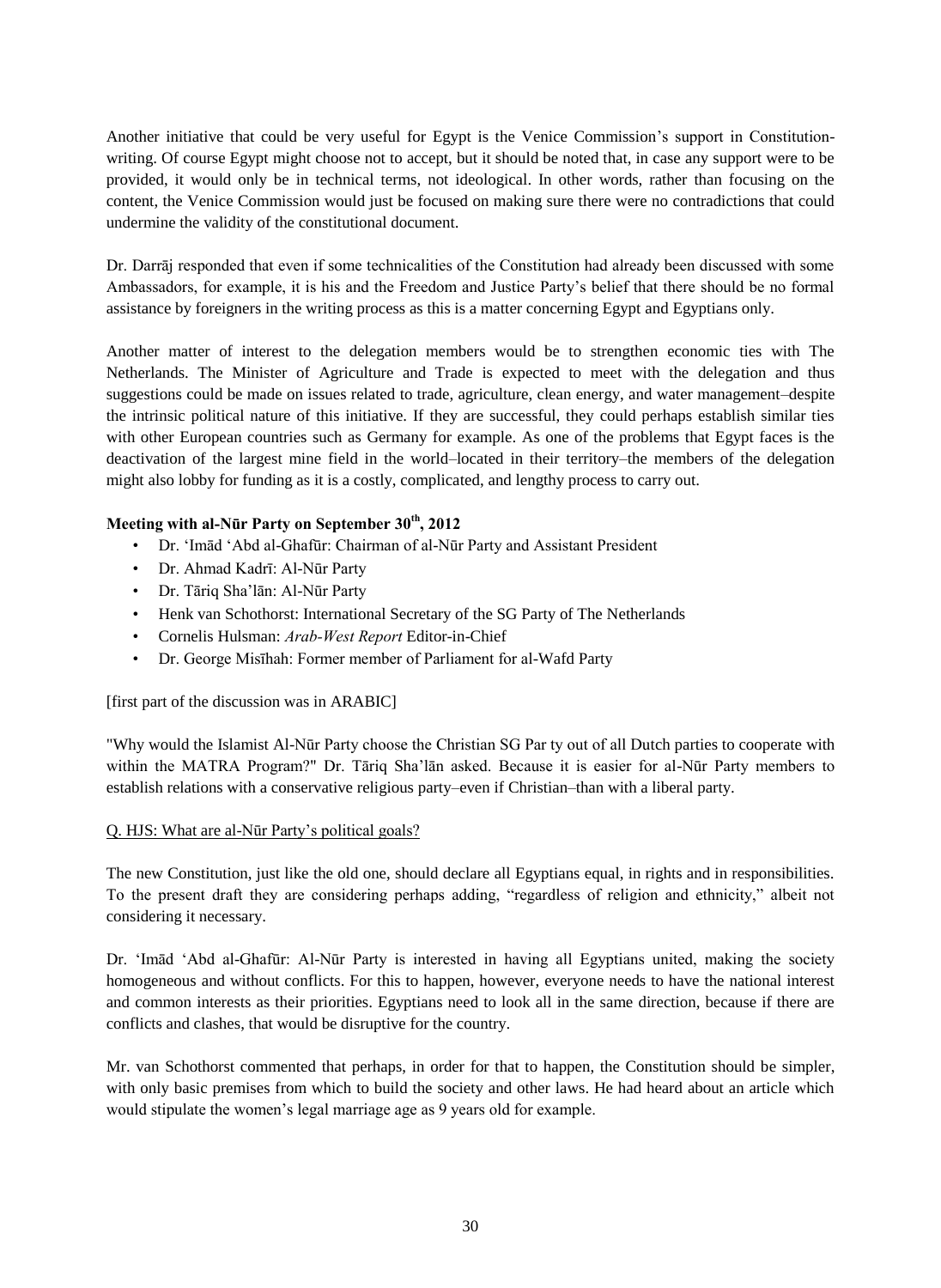"The media distorts," Dr. 'Imād 'Abd al-Ghafūr interrupted, "this matter has not even been discussed in the Assembly" (Dr. TS: Please mention here that these are clarifying answers to the rumor allowing marriage to 9 years old children which was mentioned earlier in the statements made by both, Bishop Marqus and Bishop Yuhannā Qultah). Indeed, Dr. Misīhah agreed, the media in Egypt is not reliable. Dr. Tāriq Sha'lān said that they rarely have the evidence on which they can base their statements and so they take words and distort them as they please. For years and years now, Mr. Hulsman has been trying to revert this situation, but it has proven hard to change the bad habits of unreliable media reporting, Egyptian and non-Egyptian.

Dr. 'Imād 'Abd al-Ghafūr added, however, that although nowadays this situation is not agreeable to many people, in the past–during Jesus Christ's period, for example, it was very common for women to get married at a younger age. People are judging with a 2012 mentality. Dr. Sha'lān reminded those present, however, that even if such a law were to be adopted, it would not have much of an effect, for who would want their children to be married at age 9?

Referring to the Muslim-Christian relationship in Egypt, Dr. 'Imād 'Abd al-Ghafūr believes that the common space for both religions in Egypt is very wide and thus, once again, there is a need for all to stop emphasizing the conflicts and instead center their thoughts and actions on the common points they share. Mr. van Schothorst agreed that there are indeed many points on which they agree, but al-Nūr party representatives going to The Netherlands need to be prepared for questions to be asked in The Netherlands.

Bottom-line, Dr. Sha'lān said, the important thing to bear in mind is that there is the Constitution and then there is the law, and Egyptians are all equal before them regardless of their religion. Indeed, he added, as it is mentioned in the Qur'ān, if the Prophet Muhammad himself was alive, he would also put himself under the same rules as others.

Dr. 'Imād 'Abd al-Ghafūr underlined the need for common ground as, when the Prophet found Christians in MeDīnā, he himself pleaded for common ground to be valued over differences because if so, the importance of those differences will fade away slowly and eventually they will be considered only as normal and no longer as disruptive.

## Q. HJS: What is al-Nūr Party vision on gender?

Dr. Sha'lān gave the example of civil divorce. In al-Nūr Party's view, it should be allowed, but for Muslims only, not for Christians (which has been a demand of the Coptic Orthodox Church). Thus, even if the principles of Islam are to be the basis of the Constitution, Christians will still be able to guide their lives by the Bible.

Indeed, Dr. 'Imād 'Abd al-Ghafūr said, that in the beginning of Islam there was equality of rights regardless of faith, age, and gender. It needs to be present in people's mind that the Qur'ān was the first book mentioning human rights. It was very advanced compared to Europe in the beginning as, at the time, women were badly treated, could be slaves, were not allowed to inherit, etc. According to Islam, women can make the choice themselves to wear the *hijāb* or not. They do not have to pay for anything within the household; they do not have to pay for their children's education; they could even be paid for breastfeeding. And so women are often even richer than men.

Q. HJS: The delegation representatives from al-Nūr Party should be prepared to discuss the Israeli-Palestinian conflict while in The Netherlands. What is their view on the matter?

Mr. Henk van Schothorst started out by explaining how the Dutch's proximity to Germany got them to see from very closely how Jew's suffered through the Holocaust and, thus, the delegation should be expecting to face Dutch sympathy for Israel as a sovereign state.